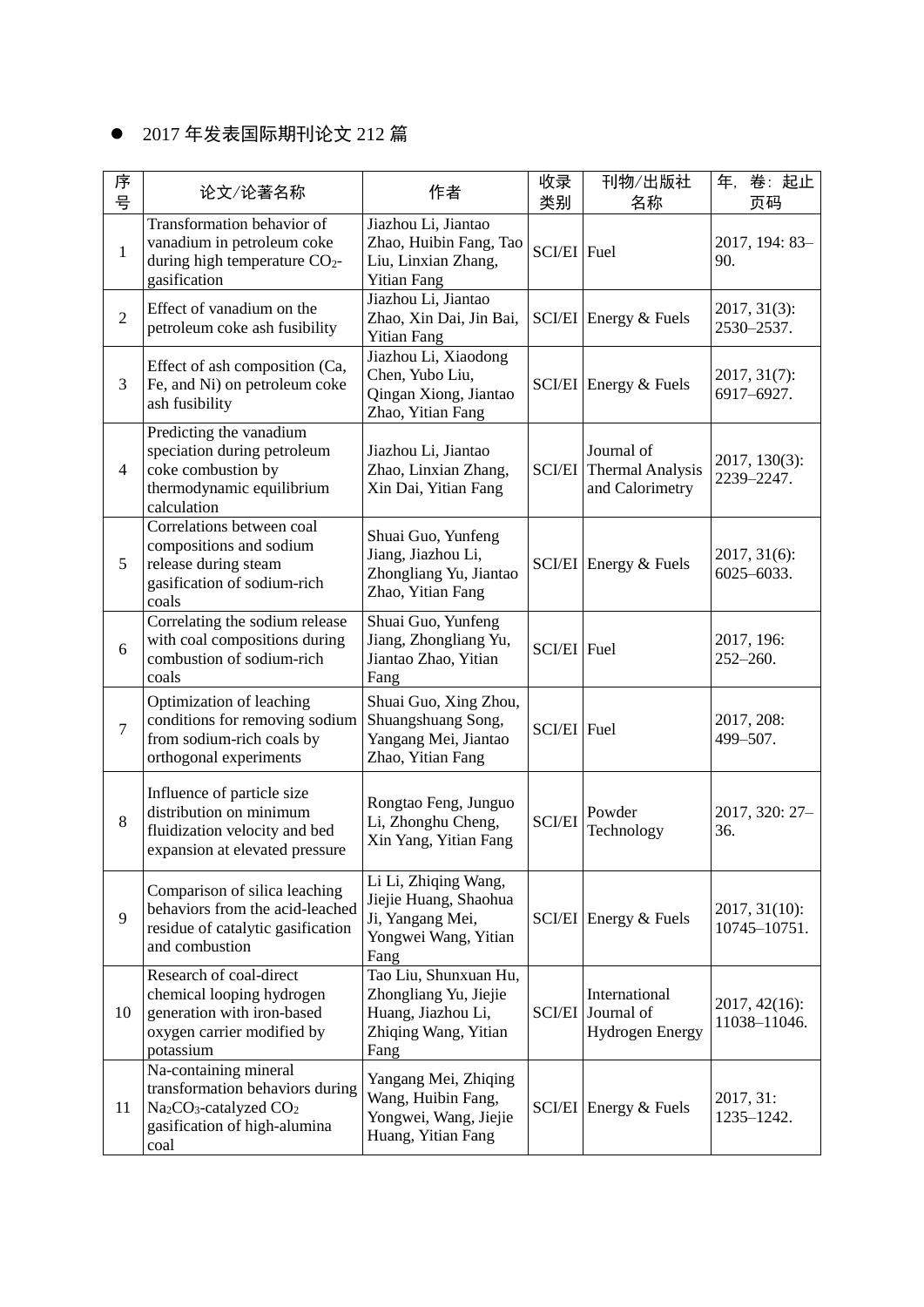| 序<br>号 | 论文/论著名称                                                                                                                                                                                                                       | 作者                                                                                                                           | 收录<br>类别      | 刊物/出版社<br>名称                                             | 年,<br>卷:起止<br>页码           |
|--------|-------------------------------------------------------------------------------------------------------------------------------------------------------------------------------------------------------------------------------|------------------------------------------------------------------------------------------------------------------------------|---------------|----------------------------------------------------------|----------------------------|
| 12     | Regulation of ash-fusion<br>behaviors for high ash-fusion-<br>temperature coal by coal<br>blending                                                                                                                            | Fenghai Li, Xiuwen<br>Ma, Meiling Xu, Yitian<br>Fang                                                                         | <b>SCI/EI</b> | <b>Fuel Processing</b><br>Technology                     | 2017, 166:<br>$131 - 139.$ |
| 13     | Experimental investigation of<br>ash deposition behaviour<br>modification of straws by<br>lignite addition                                                                                                                    | Fenghai Li, Meng Li,<br>Huimin Zhao, Yitian<br>Fang                                                                          | <b>SCI/EI</b> | <b>Applied Thermal</b><br>Engineering                    | 2017, 125:<br>$134 - 144.$ |
| 14     | Investigation on blended ash<br>fusibility characteristics of<br>biomass and coal with high<br>silica-alumina                                                                                                                 | Xiuwen Ma, Fenghai<br>Li, Mingjie Ma, Yitian<br>Fang                                                                         |               | SCI/EI Energy & Fuels                                    | 2017, 31:<br>7941-7951.    |
| 15     | Modification of ash fusion<br>behavior of coal with high ash<br>fusion temperature by red mud<br>addition                                                                                                                     | Huixia Xiao, Fenghai<br>Li, Quanrun Liu,<br>Shaohua Ji, Hongli<br>Fan, Meiling Xu,<br>Qianqian Guo, Mingjie<br>Ma, Xiuwen Ma | SCI/EI Fuel   |                                                          | 2017, 192:<br>$121 - 127.$ |
| 16     | Characteristics of soot from<br>rapid pyrolysis of coal and<br>petroleum coke                                                                                                                                                 | Zhike Gai, Rong<br>Zhang, Jicheng Bi                                                                                         | <b>SCI/EI</b> | Energy & Fuels                                           | 2017, 31:<br>3759-3767.    |
| 17     | The behavior of catalysts in<br>hydrogasification of sub-<br>bituminous coal in pressured<br>fluidized bed                                                                                                                    | Shuai Yan, Jicheng Bi,<br>Xuan Qu                                                                                            |               | <b>SCI/EI</b> Applied Energy                             | 2017, 206:<br>401-412.     |
| 18     | Effect of gasified semi-coke on<br>coal pyrolysis in the poly-<br>generation of CFB gasification<br>combined with coal pyrolysis                                                                                              | Dengfeng Pan, Xuan<br>Qu, Jicheng Bi                                                                                         | <b>SCI/EI</b> | Journal of<br>Analytical and<br><b>Applied Pyrolysis</b> | 2017, 127:<br>461-467.     |
| 19     | Promoted catalysis of calcium<br>on the hydrogasification<br>reactivity of iron-loaded<br>subbituminous coal                                                                                                                  | Shenfu Yuan, Na<br>Zhang, Xuan Qu,<br>Jicheng Bi, Qiue Cao,<br>Jiliang Wang                                                  | SCI/EI Fuel   |                                                          | 2017, 200:<br>$153 - 161.$ |
| 20     | Effects of SiO <sub>2</sub> -Al <sub>2</sub> O <sub>3</sub> -CaO/FeO $\Big \begin{array}{c} \text{Xianglong Cheng,} \\ \text{YZ} \end{array}\Big $<br>low-temperature eutectics on<br>slagging characteristics of coal<br>ash | Yonggang Wang,<br>Xiongchao Lin,<br>Jicheng Bi, Rong<br>Zhang, Lei Bai                                                       |               | SCI/EI Energy & Fuels                                    | 2017, 31:<br>6748-6757.    |
| 21     | Study on the preheating stage of<br>low rank coals liquefaction:<br>Product distribution, chemical<br>structural change of coal and<br>hydrogen transfer                                                                      | Pan Hao, Zongqing<br>Bai, Zhitong Zhao,<br>Jingchong Yan, Xiao<br>Li, Zhenxing Guo,<br>Junli Xu, Jin Bai, Wen<br>Li          | <b>SCI/EI</b> | <b>Fuel Processing</b><br>Technology                     | 2017, 159:<br>$153 - 159.$ |
| 22     | Study on fusibility of coal ash<br>rich in sodium and sulfur by<br>synthetic ash under different<br>atmospheres                                                                                                               | Xiaodong Chen,<br>Lingxue Kong, Jin Bai,<br>Zongqing Bai, Wen Li                                                             | SCI/EI Fuel   |                                                          | 2017, 202:<br>$175 - 183.$ |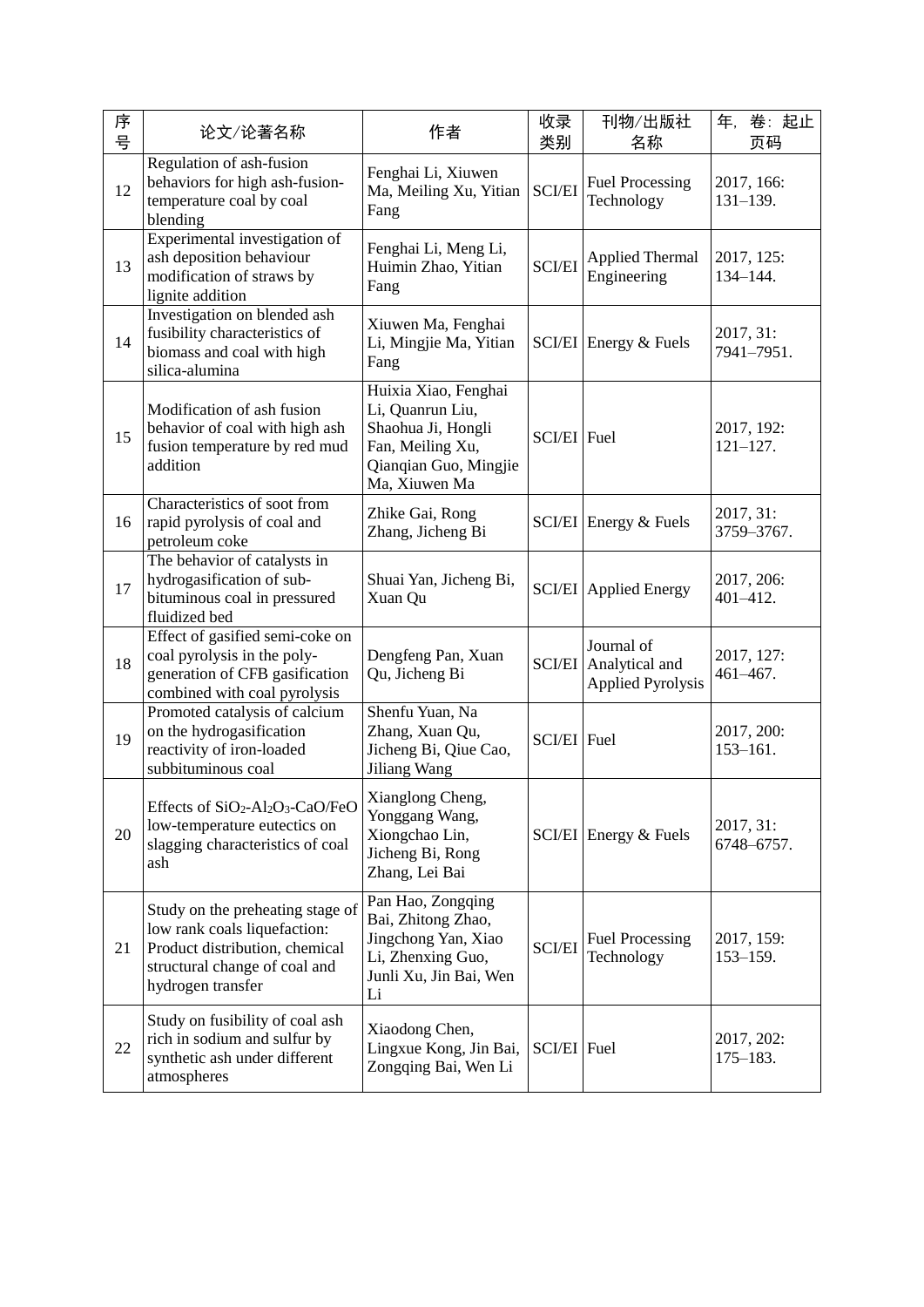| 序<br>号 | 论文/论著名称                                                                                                                                                                   | 作者                                                                                                                                                     | 收录<br>类别      | 刊物/出版社<br>名称                         | 年,<br>卷:起止<br>页码             |
|--------|---------------------------------------------------------------------------------------------------------------------------------------------------------------------------|--------------------------------------------------------------------------------------------------------------------------------------------------------|---------------|--------------------------------------|------------------------------|
| 23     | The key for sodium-rich coal<br>utilization in entrained flow<br>gasifier: The role of sodium on<br>slag viscosity-temperature<br>behavior at high temperatures           | Xiaodong Chen,<br>Lingxue Kong, Jin Bai,<br>Xin Dai, Huaizhu Li,<br>Zongqing Bai, Wen Li                                                               |               | <b>SCI/EI</b> Applied Energy         | 2017, 206:<br>$1241 - 1249.$ |
| 24     | Physico-chemical structure and<br>combustion properties of chars<br>derived from co-pyrolysis of<br>lignite with direct coal<br>liquefaction residue                      | Junli Xu, Zongqing<br>Bai, Jin Bai, Lingxue<br>Kong, Dongmei Lv,<br>Yanna Han, Xin Dai,<br>Wen Li                                                      | SCI/EI Fuel   |                                      | 2017, 187:<br>$103 - 110.$   |
| 25     | The precipitation of metallic<br>iron from coal ash slag in the<br>entrained flow coal gasifier: By<br>thermodynamic calculation                                          | Chong He, Jin Bai,<br>Lingxue Kong, Stefan<br>Guhl, Daniel Harry<br>Schwitalla, Jiang Xu,<br>Zongqing Bai, Wen Li                                      | <b>SCI/EI</b> | <b>Fuel Processing</b><br>Technology | 2017, 162: 98-<br>104.       |
| 26     | Effect of $SiO_2/Al_2O_3$ on fusion<br>behavior of coal ash at high<br>temperature                                                                                        | Tinggui Yan, Jin Bai,<br>Lingxue Kong,<br>Zongqing Bai, Wen Li,<br>Jiang Xu                                                                            | SCI/EI Fuel   |                                      | 2017, 193:<br>$275 - 283.$   |
| 27     | Transformation and roles of<br>inherent mineral matter in direct<br>coal liquefaction: A mini-<br>review                                                                  | Wen Li, Zongqing Bai,<br>Jin Bai, Xiao Li                                                                                                              | SCI/EI Fuel   |                                      | 2017, 197:<br>$209 - 216.$   |
| 28     | Comparative study of low-<br>temperature pyrolysis and<br>solvent treatment on upgrading<br>and hydro-liquefaction of<br>brown coal                                       | Jingchong Yan,<br>Zongqing Bai, Pan<br>Hao, Jin Bai, Wen Li                                                                                            | SCI/EI Fuel   |                                      | 2017, 199:<br>598-605.       |
| 29     | Na & Ca removal from<br>Zhundong coal by a novel $CO2$ -<br>water leaching method and the<br>ashing behavior of the leached<br>coal                                       | Yaxin Gao, Lizhi Ding,<br>Xian Li, Wenhui Wang,<br>Yi Xue, Xianqing Zhu,<br>Hongyun Hua,<br>Guangqian Luo, Ichiro<br>Naruse, Zongqing Bai,<br>Hong Yao | SCI/EI Fuel   |                                      | 2017, 210: 8-<br>14.         |
| 30     | Chemical transformation of<br>inherent sodium and calcium<br>species during direct<br>liquefaction of two typical<br>lignites rich in alkali and<br>alkaline earth metals | Xiao Li, Jingpei Cao,<br>Xianliang Meng,<br>Ruizhi Chu, Guoguang<br>Wu, Zongqing Bai,<br>Wen Li                                                        | SCI/EI Fuel   |                                      | 2017, 210:<br>$227 - 235.$   |
| 31     | Study on the two-dimensional<br>micro-scale crystal growth of a<br>coal slag                                                                                              | Zhongjie Shen,<br>Qinfeng Liang,<br>Jianliang Xu,<br>Zhenghua Dai, Haifeng<br>Liu                                                                      | SCI/EI Fuel   |                                      | 2017, 205: 24-<br>33.        |
| 32     | Modeling study for the effect of<br>particle size on char gasification<br>with $CO2$                                                                                      | Zhongjie Shen,<br>Jianliang Xu, Haifeng<br>Liu, Qinfeng Liang                                                                                          |               | <b>SCI/EI</b> AIChE Journal          | $2017, 63(2)$ :<br>716-724.  |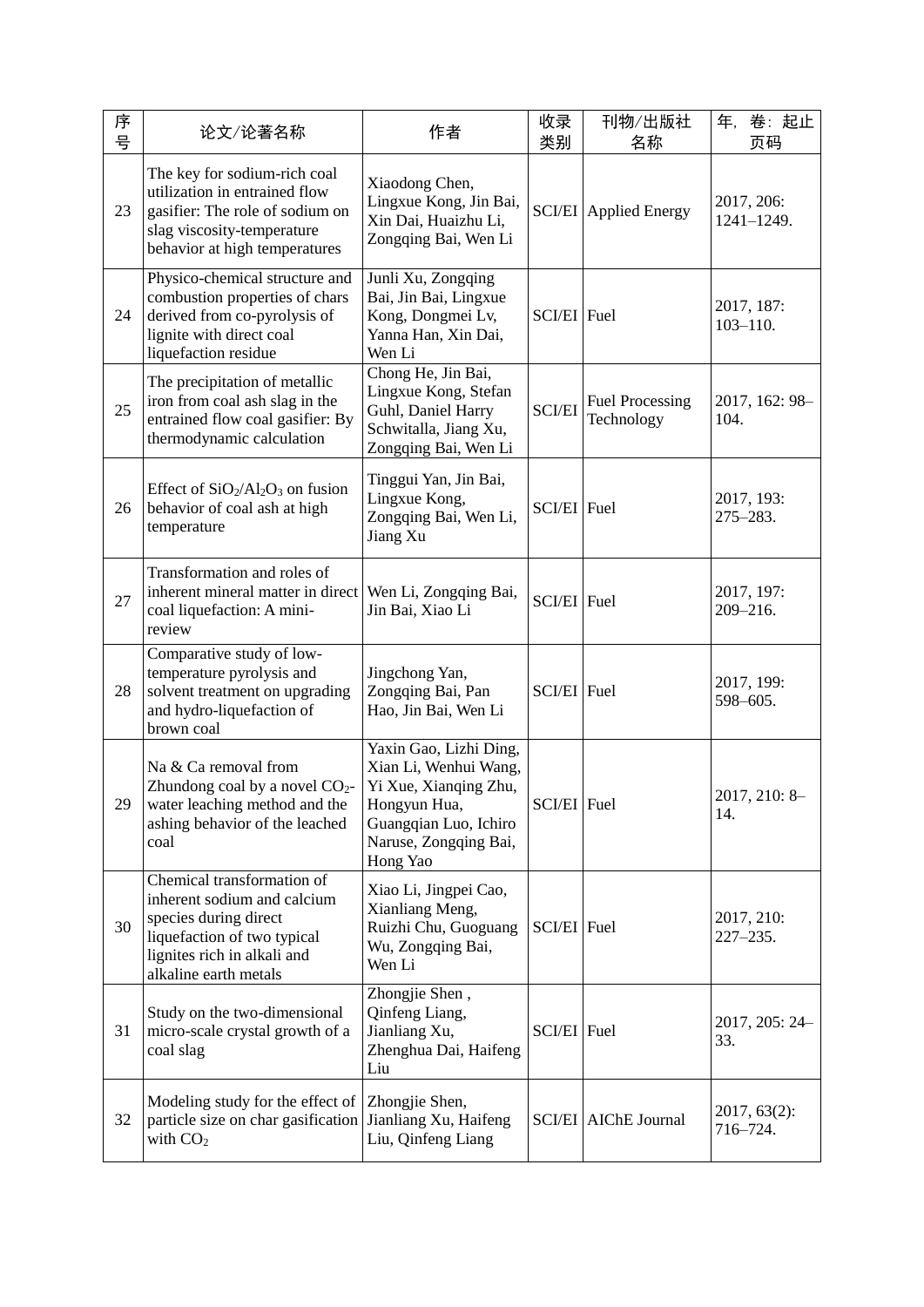| 序<br>号 | 论文/论著名称                                                                                                                                                           | 作者                                                                                                                      | 收录<br>类别      | 刊物/出版社<br>名称                                      | 卷:起止<br>年,<br>页码             |
|--------|-------------------------------------------------------------------------------------------------------------------------------------------------------------------|-------------------------------------------------------------------------------------------------------------------------|---------------|---------------------------------------------------|------------------------------|
| 33     | Reaction, crystallization and<br>element migration in coal slag<br>melt during isothermal molten<br>process                                                       | Zhongjie Shen, Xin<br>Hua, Qinfeng Liang,<br>Jianliang Xu, Dong<br>Han, Haifeng Liu                                     | SCI/EI Fuel   |                                                   | 2017, 191:<br>$221 - 229.$   |
| 34     | Effects of the bubbles in slag on<br>slag flow and heat transfer in<br>the membrane wall entrained-<br>flow gasifier                                              | Binbin Zhang,<br>Zhongjie Shen, Dong<br>Han, Qinfeng Liang,<br>Jianliang Xu, Haifeng<br>Liu                             | <b>SCI/EI</b> | <b>Applied Thermal</b><br>Engineering             | 2017, 112:<br>1178-1186.     |
| 35     | Modeling the slag flow and heat<br>transfer with the effect of fluid-<br>solid slag layer interface<br>viscosity in an entrained flow<br>gasifier                 | Binbin Zhang,<br>Zhongjie Shen,<br>Qinfeng Liang,<br>Jianliang Xu, Haifeng<br>Liu                                       | <b>SCI/EI</b> | <b>Applied Thermal</b><br>Engineering             | 2017, 122:<br>785-793.       |
| 36     | Influence of coal blending on<br>ash fusion property and<br>viscosity                                                                                             | Dachuan Wang,<br>Qinfeng Liang, Xin<br>Gong, Haifeng Liu, Xia<br>Liu                                                    | SCI/EI Fuel   |                                                   | 2017, 189: 15-<br>22.        |
| 37     | The mechanism of CO<br>regeneration on $V_2O_5/AC$<br>catalyst and sulfur recovery                                                                                | Yaqin Hou, Rui Zhang,<br>Xiaojin Han, Zhanggen<br>Huang, Yan Cui                                                        | <b>SCI/EI</b> | Chemical<br>Engineering<br>Journal                | 2017, 316:<br>744-750.       |
| 38     | Catalytic oxidation of 4-<br>chlorophenol on in-situ sulfur-<br>doped activated carbon with<br>sulfate radicals                                                   | Yaoping Guo, Zequan<br>Zeng, Yulin Li,<br>Zhanggen Huang,<br>Jieyang Yang                                               | <b>SCI/EI</b> | Separation and<br>Purification<br>Technology      | 2017, 179:<br>$257 - 264.$   |
| 39     | Efficient, selective and<br>sustainable catalysis of carbon<br>dioxide                                                                                            | Qinwen Song, Zhihua<br>Zhou, Liangnian He                                                                               |               | <b>SCI/EI</b> Green Chemistry                     | 2017, 19:<br>3707-3728.      |
| 40     | Promoted effect of zinc-nickel<br>bimetallic oxides supported on<br>HZSM-5 catalysts in<br>aromatization of methanol                                              | Yanming Jia, Junwen<br>Wang, Kan Zhang, Wei<br>Feng, Shibin Liu,<br>Chuanmin Ding, Ping<br>Liu                          | <b>SCI/EI</b> | Journal of Energy<br>Chemistry                    | 2017, 26(3):<br>540-548.     |
| 41     | Catalytic conversion of<br>methanol to aromatics over<br>nano-sized HZSM-5 zeolite<br>modified by ZnSiF <sub>6</sub> •6H <sub>2</sub> O                           | Yanming Jia, Junwen<br>Wang, Kan Zhang,<br>Shibin Liu, Guoliang<br>Chen, Yufei Yang,<br>Chuanmin Ding, Ping<br>Liu      | <b>SCI/EI</b> | Catalysis Science<br>& Technology                 | $2017, 7(8)$ :<br>1776-1791. |
| 42     | Nanocrystallite self-assembled<br>hierarchical ZSM-5 zeolite<br>microphere for methanol to<br>aromatics                                                           | Yanming Jia, Junwen<br>Wang, Kan Zhang, Wei<br>Feng, Shibin Liu,<br>Chuanmin Ding, Ping<br>Liu                          | <b>SCI/EI</b> | Microporous and<br>Mesoporous<br><b>Materials</b> | 2017, 247:<br>$103 - 115$ .  |
| 43     | Efficient removal of phosphate<br>from aqueous solution using<br>novel magnetic nanocomposites<br>with $Fe3O4@SiO2 core and$<br>mesoporous CeO <sub>2</sub> shell | Hong Ding, Yanling<br>Zhao, Qianlin Duan,<br>Junwen Wang, Kan<br>Zhang, Guangyue<br>Ding, Xianmei Xie,<br>Chuanmin Ding | <b>SCI/EI</b> | Journal of Rare<br>Earths                         | 2017, 35(10):<br>984-994.    |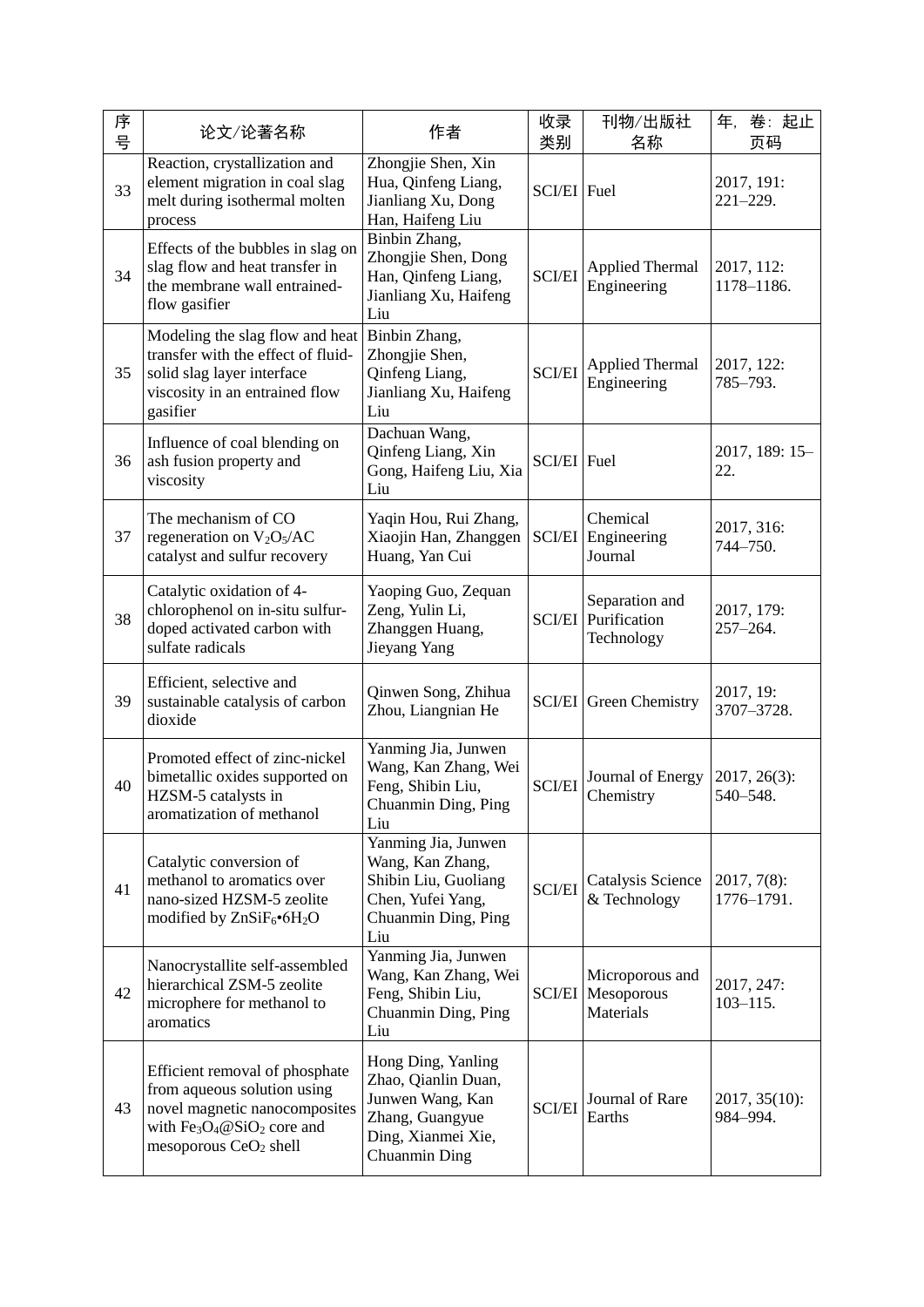| 序<br>号 | 论文/论著名称                                                                                                                                                                                                      | 作者                                                                                                                                         | 收录<br>类别      | 刊物/出版社<br>名称                                         | 卷:起止<br>年,<br>页码                  |
|--------|--------------------------------------------------------------------------------------------------------------------------------------------------------------------------------------------------------------|--------------------------------------------------------------------------------------------------------------------------------------------|---------------|------------------------------------------------------|-----------------------------------|
| 44     | Partial oxidation of methane<br>over Ni based catalyst derived<br>from order mesoporous $LaNiO3$<br>perovskite prepared by<br>modified nanocasting method                                                    | Qianlin Duan, Junwen<br>Wang, Chuanmin Ding,<br>Hong Ding, Songsong<br>Guo, Yanming Jia, Ping<br>Liu, Kan Zhang                            | SCI/EI Fuel   |                                                      | 2017, 193:<br>$112 - 118.$        |
| 45     | Effect of weak base<br>modification on ZSM-5 catalyst<br>for methanol to aromatics                                                                                                                           | Wei Feng, Xiaofeng<br>Gao, Chunmin Ding,<br>Yanming Jia, Junwen<br>Wang, Kan Zhang,<br>Ping Liu                                            | SCI/EI        | Applied<br>Organometallic<br>Chemistry               | 2017, 31(6):<br>$e3625 - 1 - 7$ . |
| 46     | Ordered mesoporous Nb-W<br>oxides for the conversion of<br>glucose to fructose, mannose<br>and 5-hydroxymethylfurfural                                                                                       | Jing Guo, Shanhui Zhu,<br>Youliang Cen,<br>Zhangfeng Qin,<br>Jianguo Wang, Weibin<br>Fan                                                   | <b>SCI/EI</b> | <b>Applied Catalysis</b><br><b>B</b> : Environmental | 2017, 200:<br>$611 - 619.$        |
| 47     | Probing the intrinsic active sites<br>of modified graphene oxide for<br>aerobic benzylic alcohol<br>oxidation                                                                                                | Shanhui Zhu, Youliang<br>Cen, Miao Yang, Jing<br>Guo, Chengmeng<br>Chen, Jianguo Wang,<br>Weibin Fan                                       | <b>SCI/EI</b> | <b>Applied Catalysis</b><br><b>B:</b> Environmental  | 2017, 211: 89-<br>97.             |
| 48     | Synthesis of chainlike ZSM-5<br>zeolites: Determination of<br>synthesis parameters,<br>mechanism of chainlike<br>morphology formation, and<br>their performance in selective<br>adsorption of xylene isomers | Yanhong Quan,<br>Shiying Li, Sen Wang,<br>Zhikai Li, Mei Dong,<br>Zhangfeng Qin, Gang<br>Chen, Zhihong Wei,<br>Weibin Fan, Jianguo<br>Wang | <b>SCI/EI</b> | <b>ACS</b> Applied<br>Materials &<br>Interfaces      | 2017, 9(17):<br>14899-14910.      |
| 49     | Alcoholysis: A promising<br>technology for conversion of<br>lignocellulose and platform<br>chemicals                                                                                                         | Shanhui Zhu, Jing Guo,<br>Xun Wang, Jianguo<br>Wang, Weibin Fan                                                                            |               | SCI/EI ChemSusChem                                   | 2017, 10(12):<br>2547-2559.       |
| 50     | Facile fabrication of ZSM-5<br>zeolite hollow spheres for<br>catalytic conversion of<br>methanol to aromatics                                                                                                | Kai Wang, Mei Dong,<br>Junfen Li, Ping Liu,<br>Kan Zhang, Jianguo<br>Wang, Weibin Fan                                                      | <b>SCI/EI</b> | Catalysis Science<br>& Technology                    | $2017, 7(3)$ :<br>560-564.        |
| 51     | Insight into the effect of<br>incorporation of boron into<br>ZSM-11 on its catalytic<br>performance for conversion of<br>methanol to olefins                                                                 | Sen Wang, Shiying Li,<br>Li Zhang, Zhangfeng<br>Qin, Mei Dong, Junfen<br>Li, Jianguo Wang,<br>Weibin Fan                                   | <b>SCI/EI</b> | Catalysis Science<br>& Technology                    | 2017, 7(20):<br>4766-4779.        |
| 52     | Controllable decoration of<br>palladium sub-nanoclusters on<br>reduced graphene oxide with<br>superior catalytic performance<br>in selective oxidation of<br>alcohols                                        | Lijun Lei, Zhiwei Wu,<br>Ruiyi Wang,<br>Zhangfeng Qin,<br>Chengmeng Chen,<br>Yequn Liu, Guofu<br>Wang, Weibin Fan,<br>Jianguo Wang         | <b>SCI/EI</b> | Catalysis Science<br>& Technology                    | $2017, 7(23)$ :<br>5650-5661.     |
| 53     | Influence of crystal size on the<br>catalytic performance of H-<br>ZSM-5 and Zn/H-ZSM-5 in the<br>conversion of methanol to<br>aromatics                                                                     | Xianjun Niu, Jie Gao,<br>Kai Wang, Qing Miao,<br>Mei Dong, Guofu<br>Wang, Weibin Fan,<br>Zhangfeng Qin,<br>Jianguo Wang                    | <b>SCI/EI</b> | <b>Fuel Processing</b><br>Technology                 | 2017, 157: 99-<br>107.            |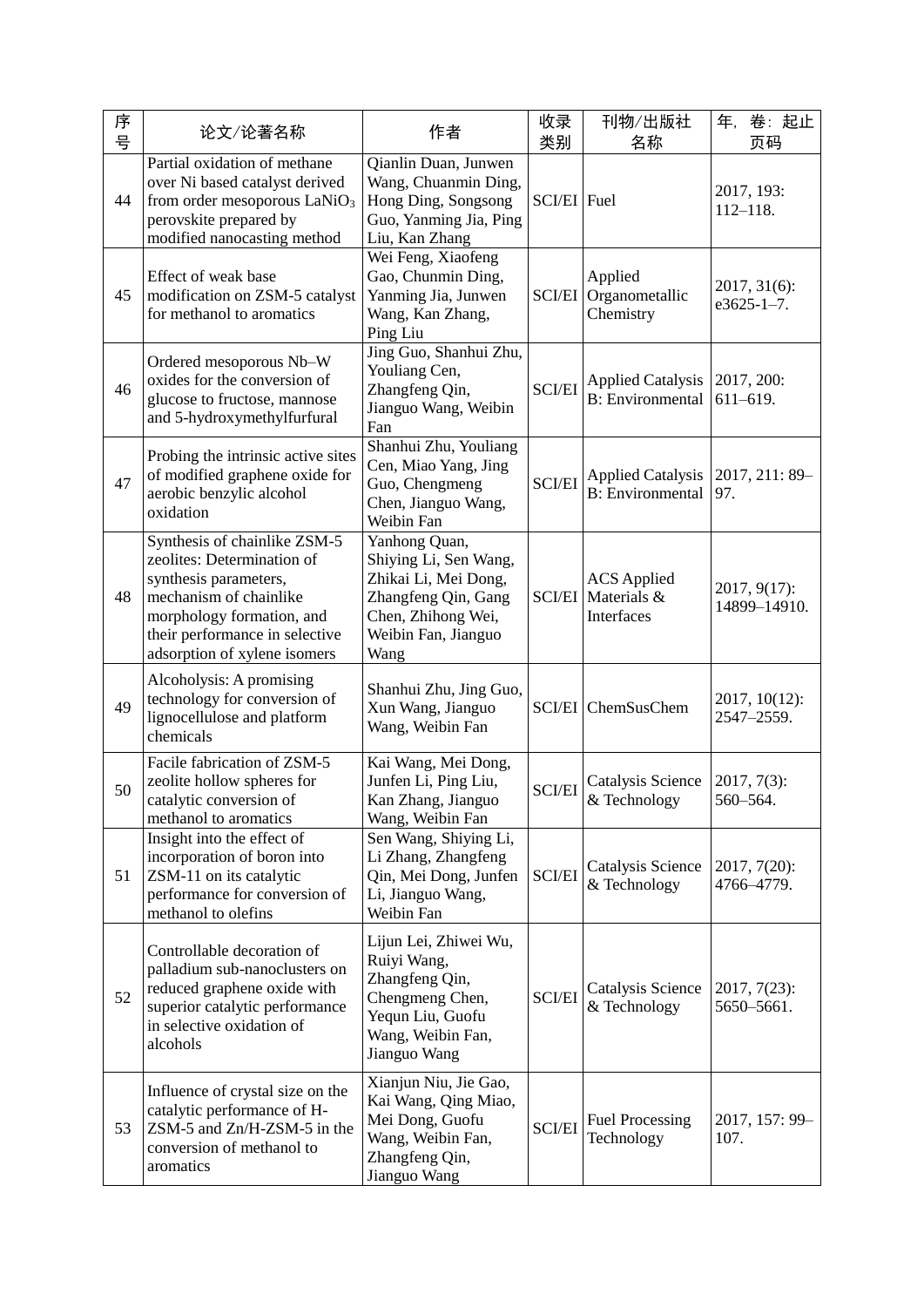| 序<br>号 | 论文/论著名称                                                                                                                                                                   | 作者                                                                                                                                                                               | 收录<br>类别      | 刊物/出版社<br>名称                                              | 卷:起止<br>年,<br>页码             |
|--------|---------------------------------------------------------------------------------------------------------------------------------------------------------------------------|----------------------------------------------------------------------------------------------------------------------------------------------------------------------------------|---------------|-----------------------------------------------------------|------------------------------|
| 54     | Demonstration of mitigation<br>and utilization of ventilation air<br>methane in a pilot scale<br>catalytic reverse flow reactor                                           | Zhikai Li, Zhiwei Wu,<br>Zhangfeng Qin,<br>Huaqing Zhu, Jianbing<br>Wu, Ruiyi Wang, Lijun<br>Lei, Jiangang Chen,<br>Mei Dong, Weibin Fan,<br>Jianguo Wang                        | <b>SCI/EI</b> | <b>Fuel Processing</b><br>Technology                      | 2017, 160:<br>$102 - 108.$   |
| 55     | Effect of tungsten surface<br>density of $WO_3$ -ZrO <sub>2</sub> on its<br>catalytic performance in<br>hydrogenolysis of cellulose to<br>ethylene glycol                 | Jiachun Chai, Shanhui<br>Zhu, Youliang Cen,<br>Jing Guo, Jianguo<br>Wang, Weibin Fan                                                                                             |               | <b>SCI/EI</b> RSC Advances                                | 2017, 7(14):<br>8567-8574.   |
| 56     | Systematic study of the<br>crystallization process of<br>CrAPO-5 using in situ high<br>resolution X-ray diffraction                                                       | Pei Sheng, Guofu<br>Wang, Mei Dong, Gang<br>Chen, Huanhuan Yang,<br>Weibin Fan, Zhangfeng<br>Qin, Jianguo Wang                                                                   |               | <b>SCI/EI</b> RSC Advances                                | 2017, 7(37):<br>22964-22973. |
| 57     | Mechanistic insights into<br>ethylene transformations on<br>$Ir(111)$ by density functional<br>calculations and microkinetic<br>modeling                                  | Xuerong Shi, Haijuan<br>Kong, Shengguang<br>Wang, Hui Wang,<br>Zhangfeng Qin,<br>Jianguo Wang                                                                                    |               | SCI/EI ChemPhysChem                                       | $2017, 18(8)$ :<br>906-916.  |
| 58     | Controllable synthesis of<br>mesoporous silica with<br>hierarchical architecture                                                                                          | Liping Li, Jian Song,<br>Jianguo Wang, Weibin<br>Fan                                                                                                                             |               | <b>SCI/EI</b> Materials Express                           | $2017, 7(4)$ :<br>283-290.   |
| 59     | Comparative study of methanol<br>to olefins over ZSM-5, ZSM-<br>11, ZSM-22 and EU-1:<br>Dependence of catalytic<br>performance on the zeolite<br>framework structure      | Buqin Jing, Junfen Li,<br>Zhikai Li, Sen Wang,<br>Zhangfeng Qin, Weibin<br>Fan, Jianguo Wang                                                                                     |               | Journal of<br>SCI/EI Nanoscience and<br>Nanotechnology    | 2017, 17(6):<br>3680-3688.   |
| 60     | Thermodynamic association<br>behaviors of sodium dodecyl<br>sulfate (SDS) with poly(4-<br>vinylpyridine N-oxide)<br>(PVPNO) at different pH values<br>and ionic strengths | Hao Wang, Yaxun Fan,<br>Yilin Wang                                                                                                                                               |               | Journal of<br><b>SCI/EI</b> Surfactants and<br>Detergents | 2017, 20(3):<br>647-657.     |
| 61     | Remarkable effect of alkalis on<br>the chemoselective<br>hydrogenation of functionalized<br>nitroarenes over high-loading<br>$Pt/FeOx$ catalysts                          | Haisheng Wei, Yujing<br>Ren, Aiqin Wang,<br>Xiaoyan Liu, Xin Liu,<br>Leilei Zhang, Shu<br>Miao, Lin Li, Jingyue<br>Liu, Junhu Wang,<br>Guofu Wang,<br>Dangsheng Su, Tao<br>Zhang | <b>SCI/EI</b> | <b>Chemical Science</b>                                   | $2017, 8(7)$ :<br>5126-5131. |
| 62     | Superlong salicylideneaniline<br>semiconductor nanobelts<br>prepared by a magnetic<br>nanoparticle-assisted self-<br>assembly process for<br>luminescence thermochromism  | Jian Wu, Jinglei Yang                                                                                                                                                            |               | SCI/EI ACS Omega                                          | $2017, 2(5)$ :<br>2264-2272. |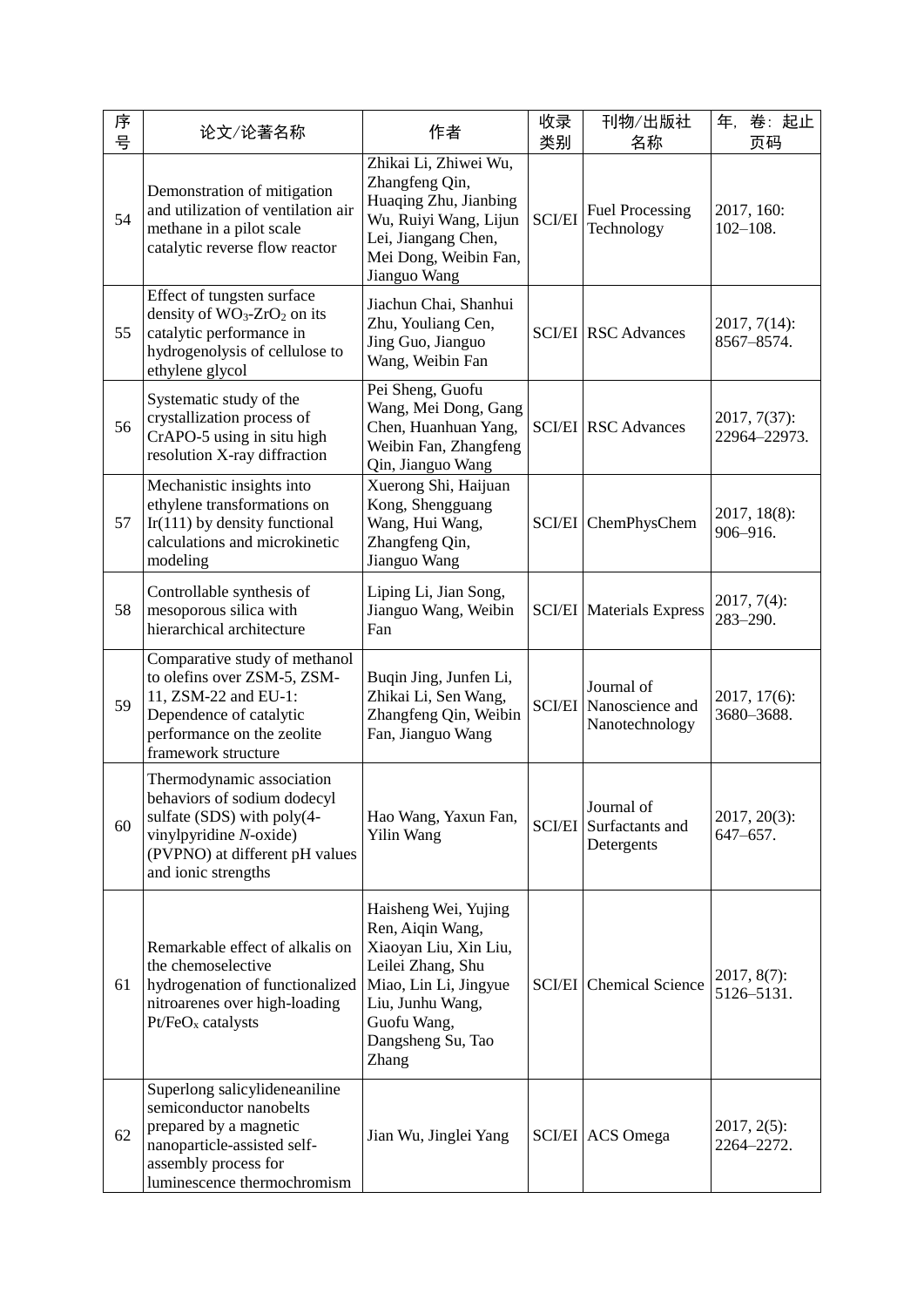| 序<br>号 | 论文/论著名称                                                                                                                                                              | 作者                                                                                                                                                                                                | 收录<br>类别      | 刊物/出版社<br>名称                                         | 卷:起止<br>年,<br>页码              |
|--------|----------------------------------------------------------------------------------------------------------------------------------------------------------------------|---------------------------------------------------------------------------------------------------------------------------------------------------------------------------------------------------|---------------|------------------------------------------------------|-------------------------------|
| 63     | Direct transformation of syngas<br>to aromatics over Na-Zn-Fe <sub>5</sub> C <sub>2</sub><br>and hierarchical HZSM-5<br>tandem catalysts                             | Bo Zhao, Peng Zhai,<br>Pengfei Wang, Jiaqi Li,<br>Teng Li, Mi Peng,<br>Ming Zhao, Gang Hu,<br>Yong Yang, Yongwang<br>Li, Qianwen Zhang,<br>Weibin Fan, Ding Ma                                    | SCI/EI Chem   |                                                      | $2017, 3(2)$ :<br>323-333.    |
| 64     | Hierarchical porous zeolite<br>ZSM-5/graphene nanosheets as<br>robust heterogeneous acid<br>catalysts                                                                | Huinian Zhang,<br>Junying Wang, Yongzhi<br>Liu, Jialing Chen, Hao<br>Wang, Jianlin Huang,<br><b>Junzhong Wang</b>                                                                                 |               | ChemistrySelect                                      | $2017, 2(21)$ :<br>5810-5815. |
| 65     | Mechanism of the self-<br>condensation of GlcNH <sub>2</sub> :<br>Insights from in situ NMR<br>spectroscopy and DFT study                                            | Lingyu Jia, Xingchen<br>Liu, Yan Qiao,<br><b>Christian Marcus</b><br>Pedersen, Zhenzhou<br>Zhang, Hui Ge,<br>Zhihong Wei, Yanyan<br>Chen, Xiaodong Wen,<br>Xianglin Hou,<br><b>Yingxiong Wang</b> | <b>SCI/EI</b> | <b>Applied Catalysis</b><br><b>B</b> : Environmental | 2017, 202:<br>420-429.        |
| 66     | Photoelectrocatalytic reduction<br>of $CO2$ to methanol over the<br>multi-functionalized TiO <sub>2</sub><br>photocathodes                                           | Yanjie Xu, Yongjian<br>Jia, Yuqian Zhang,<br>Rong Nie, Zhenping<br>Zhu, Jianguo Wang,<br>Huanwang Jing                                                                                            | <b>SCI/EI</b> | <b>Applied Catalysis</b><br><b>B</b> : Environmental | 2017, 205:<br>$254 - 261.$    |
| 67     | Artificial photosynthesis of<br>methanol from carbon dioxide<br>and water via a Nile red-<br>embedded TiO <sub>2</sub> photocathode                                  | Yongjian Jia, Yanjie<br>Xu, Rong Nie,<br>Fengjuan Chen,<br>Zhenping Zhu, Jianguo<br>Wang, Huanwang Jing                                                                                           |               | Journal of<br><b>SCI/EI</b> Materials<br>Chemistry A | $2017, 5(11)$ :<br>5495-5501. |
| 68     | Ni-foam-supported and amine-<br>functionalized TiO <sub>2</sub><br>photocathode improved<br>photoelectrocatalytic reduction<br>of $CO2$ to methanol                  | Liwen Wang, Yongjian<br>Jia, Rong Nie, Yuqian<br>Zhang, Fengjuan Chen,<br>Zhenping Zhu, Jianguo<br>Wang, Huanwang Jing                                                                            | <b>SCI/EI</b> | Journal of<br>Catalysis                              | 2017, 349: 1-<br>7.           |
| 69     | Artificial photosynthesis of<br>alcohols by multi-<br>functionalized semiconductor<br>photocathode                                                                   | Yuqian Zhang, Bo Han,<br>Yanjie Xu, Dongning<br>Zhao, Yongjian Jia,<br>Rong Nie, Zhouhe Zhu,<br>Fengjuan Chen,<br>Jianguo Wang,<br>Huanwang Jing                                                  | <b>SCI/EI</b> | ChemSusChem                                          | $2017, 10(8)$ :<br>1742-1748. |
| 70     | Fe <sub>3</sub> O <sub>4</sub> @SiO <sub>2</sub> supported aza-<br>crown ether complex cation<br>ionic liquids: Preparation and<br>applications in organic reactions | Dandan Li, Jinyuan<br>Wang, Fengjuan Chen,<br>Huanwang Jing                                                                                                                                       |               | <b>SCI/EI</b> RSC Advances                           | 2017, 7: 4237-<br>4242.       |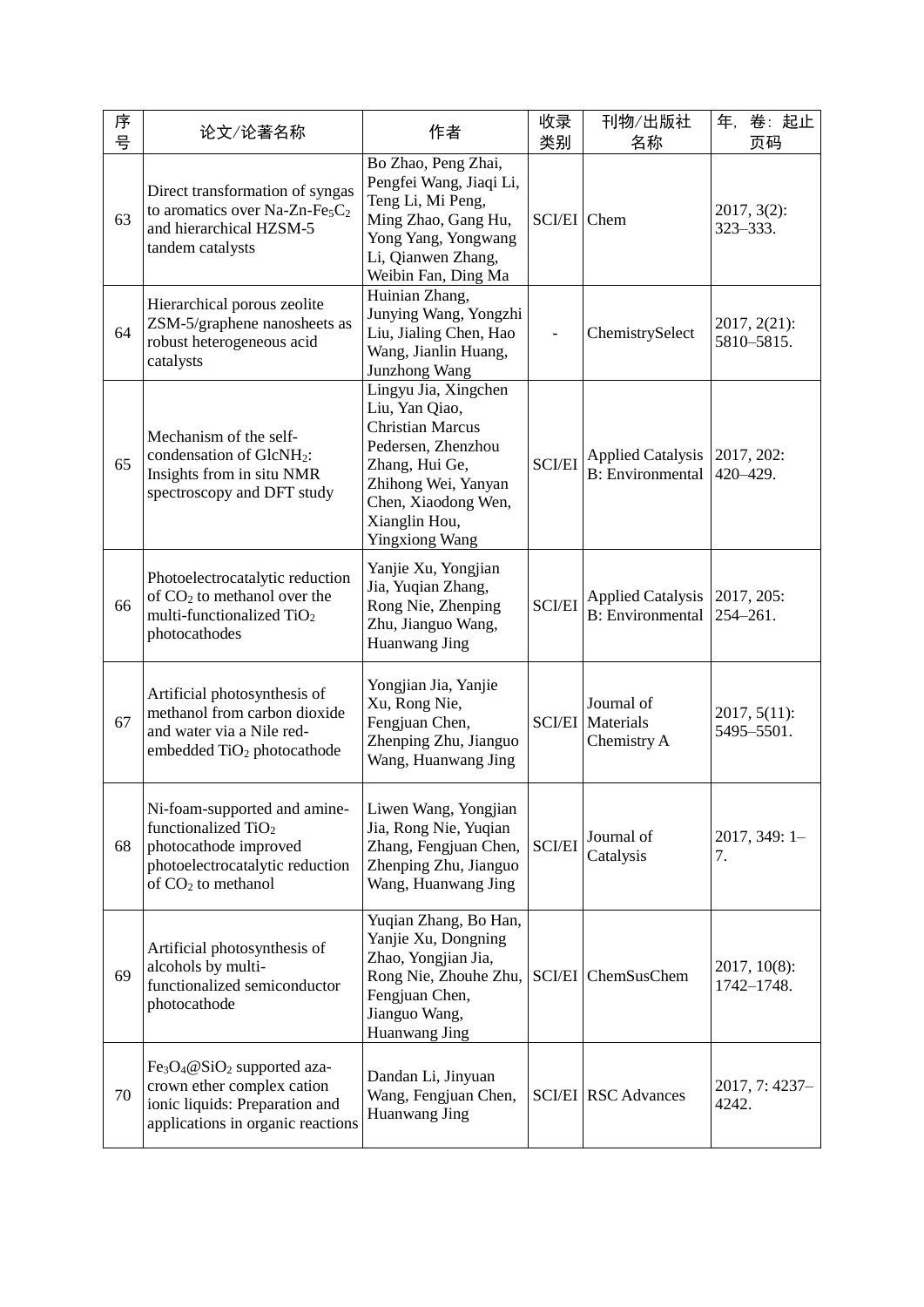| 序<br>号 | 论文/论著名称                                                                                                                                                                                                    | 作者                                                                                                                                           | 收录<br>类别      | 刊物/出版社<br>名称                                          | 年,<br>卷:起止<br>页码                |
|--------|------------------------------------------------------------------------------------------------------------------------------------------------------------------------------------------------------------|----------------------------------------------------------------------------------------------------------------------------------------------|---------------|-------------------------------------------------------|---------------------------------|
| 71     | Substituted and anchoring<br>groups improve the efficiency<br>of dye-sensitized solar cells                                                                                                                | Xiaofeng Zhang,<br>Yongjian Jia, Dongning<br>Zhao, Faliang Gou,<br>Hong Gao, Cailing Xu,<br>Fengjuan Chen,<br>Zhenping Zhu,<br>Huanwang Jing |               | ChemistrySelect                                       | 2017, 2:4084-<br>4091.          |
| 72     | Dual modification of TiNb <sub>2</sub> O <sub>7</sub><br>with nitrogen dopants and<br>oxygen vacancies for selective<br>aerobic oxidation of<br>benzylamine to imine under<br>green light                  | Zhuobin Yu, Eric R.<br>Waclawik, Zhijian<br>Wang, Xianmo Gu,<br>Yong Yuan, Zhanfeng<br>Zheng                                                 | <b>SCI/EI</b> | Journal of<br>Materials<br>Chemistry A                | $2017, 5(9)$ :<br>4607-4615.    |
| 73     | Graphene oxide/core-shell<br>structured metal-organic<br>framework nano-sandwiches<br>and their derived cobalt/N-<br>doped carbon nanosheets for<br>oxygen reduction reactions                             | Jing Wei, Yaoxin Hu,<br>Yan Liang, Biao Kong,<br>Zhanfeng Zheng, Jin<br>Zhang, Sanping Jiang,<br>Yongxi Zhao, Huanting<br>Wang               | <b>SCI/EI</b> | Journal of<br>Materials<br>Chemistry A                | $2017, 5(21)$ :<br>10182-10189. |
| 74     | Simulation-guided synthesis of<br>graphitic carbon nitride beads<br>with 3D interconnected and<br>continuous meso/macropore<br>channels for enhanced light<br>absorption and photocatalytic<br>performance | Yudong Li, Yanqiu<br>Jiang, Zhaohui Ruan,<br>Kaifeng Lin, Zhuobin<br>Yu, Zhanfeng Zheng,<br>Xianzhu Xu, Yuan<br>Yuan                         | <b>SCI/EI</b> | Journal of<br>Materials<br>Chemistry A                | $2017, 5(40)$ :<br>21300-21312. |
| 75     | A study on the order of<br>calcination and liquid reduction<br>over Cu-based catalyst for<br>synthesis of methanol from<br>CO <sub>2</sub> /H <sub>2</sub>                                                 | Xiaosu Dong, Feng Li,<br>Ning Zhao, Yisheng<br>Tan, Junwei Wang,<br>Fukui Xiao                                                               |               | <b>SCI/EI</b> Catalysis Letters                       | 2017, 147(5):<br>1235-1242.     |
| 76     | Nitrogen-functionalized<br>reduced graphene oxide as<br>carbocatalysts with enhanced<br>activity for polyaromatic<br>hydrocarbon hydrogenation                                                             | Renhou Liu, Feng Li,<br>Chengmeng Chen,<br>Quanbin Song, Ning<br>Zhao, Fukui Xiao                                                            | <b>SCI/EI</b> | Catalysis Science<br>& Technology                     | 2017, 7: 1217-<br>1226.         |
| 77     | Synthesis of dimethyl carbonate<br>from methanol and $CO2$ over<br>Fe-Zr mixed oxides                                                                                                                      | Aixue Li, Yanfeng Pu,<br>Feng Li, Jing Luo,<br>Ning Zhao, Fukui Xiao                                                                         | SCI           | Journal of $CO2$<br>Utilization                       | 2017, 19: 33-<br>39.            |
| 78     | $CO2$ hydrogenation to methanol<br>over La-Mn-Cu-Zn-O based<br>catalysts derived from<br>perovskite precursors                                                                                             | Feng Li, Haijuan Zhan,<br>Ning Zhao, Fukui Xiao                                                                                              | <b>SCI/EI</b> | International<br>Journal of<br><b>Hydrogen Energy</b> | 2017, 42:<br>20649-20657.       |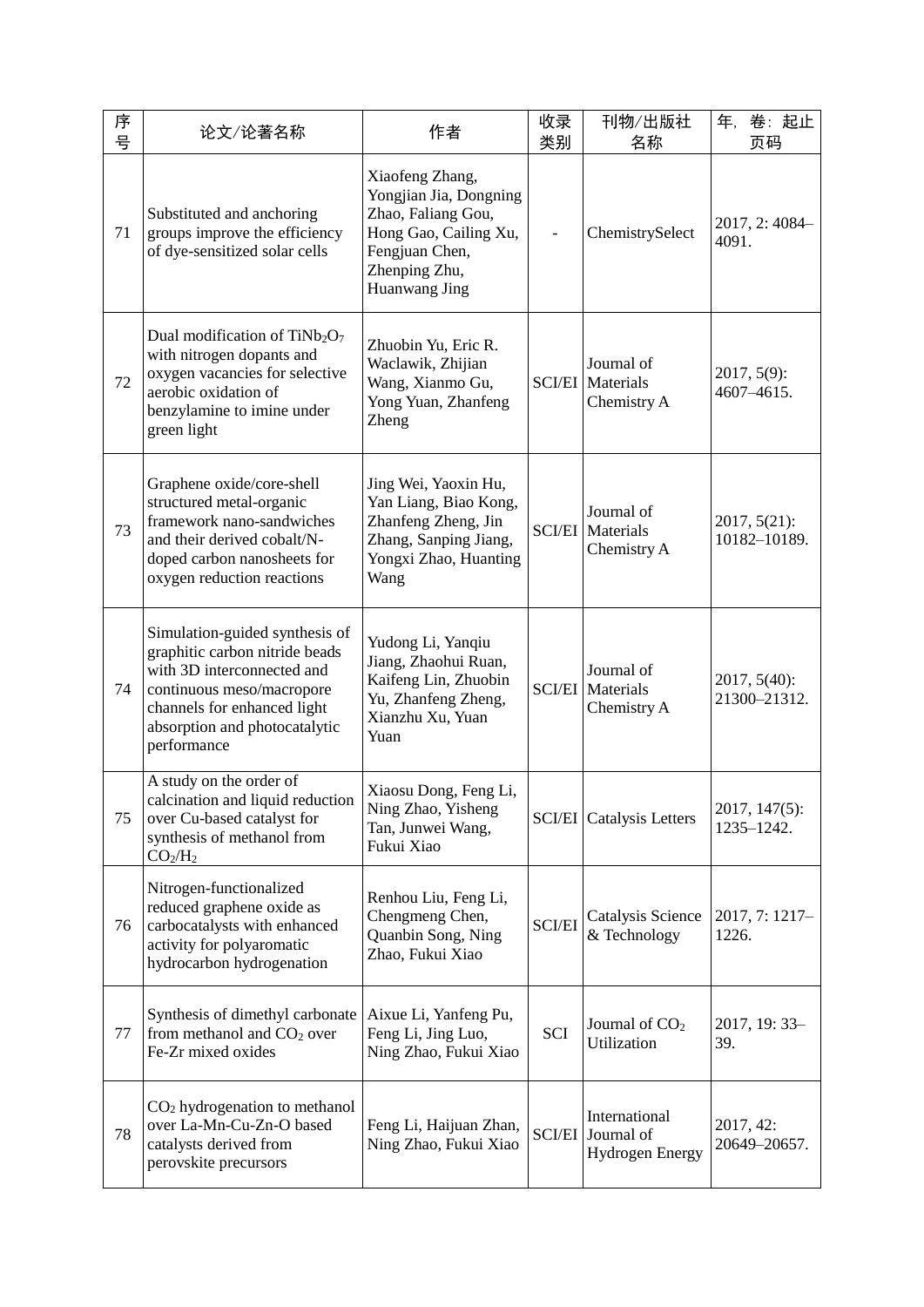| 序<br>号 | 论文/论著名称                                                                                                                                                                                  | 作者                                                                                                                                                                                                                                                                                                   | 收录<br>类别      | 刊物/出版社<br>名称                                      | 年,<br>卷:起止<br>页码              |
|--------|------------------------------------------------------------------------------------------------------------------------------------------------------------------------------------------|------------------------------------------------------------------------------------------------------------------------------------------------------------------------------------------------------------------------------------------------------------------------------------------------------|---------------|---------------------------------------------------|-------------------------------|
| 79     | Nitrogen-doped nanoporous<br>carbon membranes with<br>Co/CoP janus-type nanocrystals<br>as hydrogen evolution electrode<br>in both acidic and alkaline<br>environments                   | Hong Wang, Shixiong<br>Min, Qiang Wang,<br>Debao Li, Gilberto<br>Casillas, Chun Ma,<br>Yangyang Li, Zhixiong<br>Liu, Lainjong Li, Jiayin<br>Yuan, Markus<br>Antonietti, Tom Wu                                                                                                                       |               | <b>SCI/EI</b> ACS Nano                            | $2017, 11(4)$ :<br>4358-4364. |
| 80     | Synthesis of single-crystal-like<br>nanoporous carbon membranes<br>and their application in overall<br>water splitting                                                                   | Hong Wang, Shixiong<br>Min, Chun Ma,<br>Zhixiong Liu, Weiyi<br>Zhang, Qiang Wang,<br>Debao Li, Yangyang<br>Li, Stuart Turner, Yu<br>Han, Haibo Zhu, Edy<br>Abou-hamad,<br>Mohamed Nejib<br>Hedhili, Jun Pan, Weili<br>Yu, Kuowei Huang,<br>Lainjong Li, Jiayin<br>Yuan, Markus<br>Antonietti, Tom Wu | <b>SCI/EI</b> | Nature<br>Communications                          | 2017, 8:<br>$13592 - 1 - 9$ . |
| 81     | Efficient electrocatalytic<br>reduction of CO <sub>2</sub> by nitrogen-<br>doped nanoporous<br>carbon/carbon nanotube<br>membranes: A step towards the<br>electrochemical $CO2$ refinery | Hong Wang, Jia Jia,<br>Pengfei Song, Qiang<br>Wang, Debao Li,<br>Shixiong Min, Chenxi<br>Qian, Lu Wang,<br>Youngfeng Li, Chun<br>Ma, Tom Wu, Jiayin<br>Yuan, Markus<br>Antonietti, Geoffrey A.<br>Ozin                                                                                               | <b>SCI/EI</b> | Angewandte<br>Chemie-<br>International<br>Edition | 2017, 56(27):<br>7847–7852.   |
| 82     | High selectivity for $n$ -dodecane<br>hydroisomerization over highly<br>siliceous ZSM-22 with low Pt<br>loading                                                                          | Pengyu Niu, Hongjuan<br>Xi, Jun Ren, Minggui<br>Lin, Qiang Wang, Litao<br>Jia, Bo Hou, Debao Li                                                                                                                                                                                                      | <b>SCI/EI</b> | Catalysis Science<br>& Technology                 | $2017, 7(21)$ :<br>5055-5068. |
| 83     | Elucidating the nature and role<br>of copper species in catalytic<br>carbonylation of methanol to<br>methyl acetate over<br>copper/titania-silica mixed<br>oxides                        | Xianjie Meng, Heqin<br>Guo, Qiang Wang,<br>Yong Xiao, Congbiao<br>Chen, Bo Hou, Debao<br>Li                                                                                                                                                                                                          | <b>SCI/EI</b> | Catalysis Science<br>& Technology                 | $2017, 7(16)$ :<br>3511-3523. |
| 84     | Insights into the metal-support<br>interaction between NiCu<br>cluster and MgO as well as its<br>effect on H adsorption and H <sub>2</sub><br>dissociation                               | Yan Liu, Qiang Wang,<br>Hongyan Liu, Kai Li,<br>Litao Jia, Debao Li, Bo<br>Hou, Baojun Wang                                                                                                                                                                                                          | <b>SCI/EI</b> | Molecular<br>Catalysis                            | 2017, 436:<br>$111 - 119.$    |
| 85     | Effect of edge structure on the<br>activity for hydrogen evolution<br>reaction in MoS <sub>2</sub> nanoribbons                                                                           | Lili Liu, Xiuyan Li,<br>Lichun Xu, Ruiping<br>Liu, Zhi Yang                                                                                                                                                                                                                                          | <b>SCI/EI</b> | <b>Applied Surface</b><br>Science                 | 2017, 396:<br>$138 - 143.$    |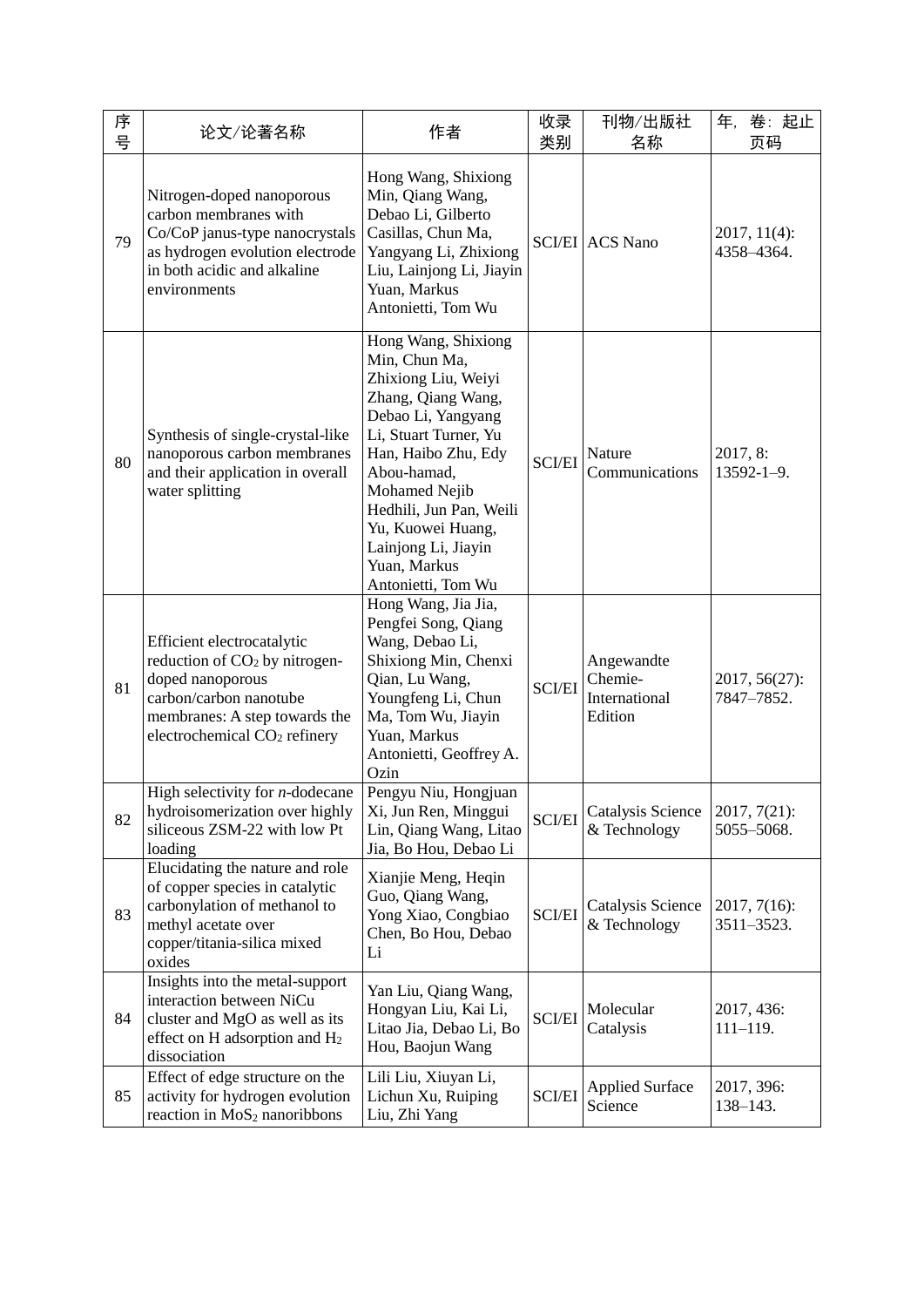| 序<br>号 | 论文/论著名称                                                                                                                                                                              | 作者                                                                                                                                  | 收录<br>类别      | 刊物/出版社<br>名称                                         | 卷:起止<br>年,<br>页码               |
|--------|--------------------------------------------------------------------------------------------------------------------------------------------------------------------------------------|-------------------------------------------------------------------------------------------------------------------------------------|---------------|------------------------------------------------------|--------------------------------|
| 86     | Insight into the preferred<br>formation mechanism of long-<br>chain hydrocarbons in Fischer-<br>Tropsch synthesis on Hcp<br>Co(10-11) surfaces from DFT<br>and microkinetic modeling | Hongxia Liu, Riguang<br>Zhang, Lixia Ling,<br>Qiang Wang, Baojun<br>Wang, Debao Li                                                  | <b>SCI/EI</b> | Catalysis Science<br>& Technology                    | $2017, 7(17)$ :<br>3758-3776.  |
| 87     | Effects of metals doping on the<br>removal of Hg and H <sub>2</sub> S over<br>ceria                                                                                                  | Lixia Ling, Zhongbei<br>Zhao, Senpeng Zhao,<br>Qiang Wang, Baojun<br>Wang, Riguang Zhang,<br>Debao Li                               | <b>SCI/EI</b> | <b>Applied Surface</b><br>Science                    | 2017, 403:<br>500-508.         |
| 88     | Insight into the reduction of NO<br>by $H_2$ on the stepped $Pd(211)$<br>surface                                                                                                     | Lixia Ling, Zhongbei<br>Zhao, Xue Feng, Qiang<br>Wang, Baojun Wang,<br>Riguang Zhang, Debao<br>Li                                   | <b>SCI/EI</b> | Journal of<br>Physical<br>Chemistry C                | 2017, 121(30):<br>16399-16414. |
| 89     | Formations of $C_2$ oxygenates<br>and ethanol from syngas on Fe-<br>decorated Cu-based catalyst:<br>Insight into the role of promoter<br>Fe                                          | Lixia Ling, Qiang<br>Wang, Riguang Zhang,<br>Debao Li, baojun Wang                                                                  | <b>SCI/EI</b> | Physical<br>Chemistry<br><b>Chemical Physics</b>     | 2017, 19:<br>30883-30894.      |
| 90     | Zigzag double-chain C-Be<br>nanoribbon featuring planar<br>pentacoordinate carbons and<br>ribbon aromaticity                                                                         | Jiajia Li, Yuewen Mu,<br>Xinxin Tian, Caixia<br>Yuan, Yanbo Wu,<br>Qiang Wang, Debao Li<br>Zhixiang Wang, Sidian<br>Li              |               | Journal of<br><b>SCI/EI</b> Materials<br>Chemistry C | 2017, 5:408-<br>414.           |
| 91     | Effects of macropores on<br>reducing internal diffusion<br>limitations in Fischer-Tropsch<br>synthesis using a hierarchical<br>cobalt catalyst                                       | Hansheng Li, Jungang<br>Wang, Congbiao Chen,<br>Litao Jia, Bo Hou,<br>Debao Li                                                      |               | <b>SCI/EI</b> RSC Advances                           | $2017, 7(16)$ :<br>9436-9445.  |
| 92     | Effect of hierarchical meso-<br>macroporous structures on the<br>catalytic performance of silica<br>supported cobalt catalysts for<br>Fischer-Tropsch synthesis                      | Hansheng Li, Bo Hou,<br>Jungang Wang, Xin<br>Huang, Congbiao<br>Chen, Zhongyi Ma,<br>Jinglei Cui, Litao Jia,<br>Dekui Sun, Debao Li | <b>SCI/EI</b> | Catalysis Science<br>& Technology                    | $2017, 7(17)$ :<br>3812-3822.  |
| 93     | Theoretical insight into Cobalt<br>subnano-clusters adsorption on<br>$\alpha$ -Al <sub>2</sub> O <sub>3</sub> (0001)                                                                 | Fen-e Gao, Jun Ren,<br>Qiang Wang, Debao Li,<br>Bo Hou, Litao Jia,<br>Duanlin Cao                                                   | <b>SCI/EI</b> | Journal of Solid<br>Chemistry                        | 2017, 246:<br>$176 - 185.$     |
| 94     | Cobalt aluminate-modified<br>alumina as a carrier for cobalt<br>in Fischer-Tropsch synthesis                                                                                         | Yan Liu, Litao Jia, Bo<br>Hou, Dekui Sun,<br>Debao Li                                                                               | <b>SCI/EI</b> | <b>Applied Catalysis</b><br>A: General               | 2017, 530: 30-<br>36.          |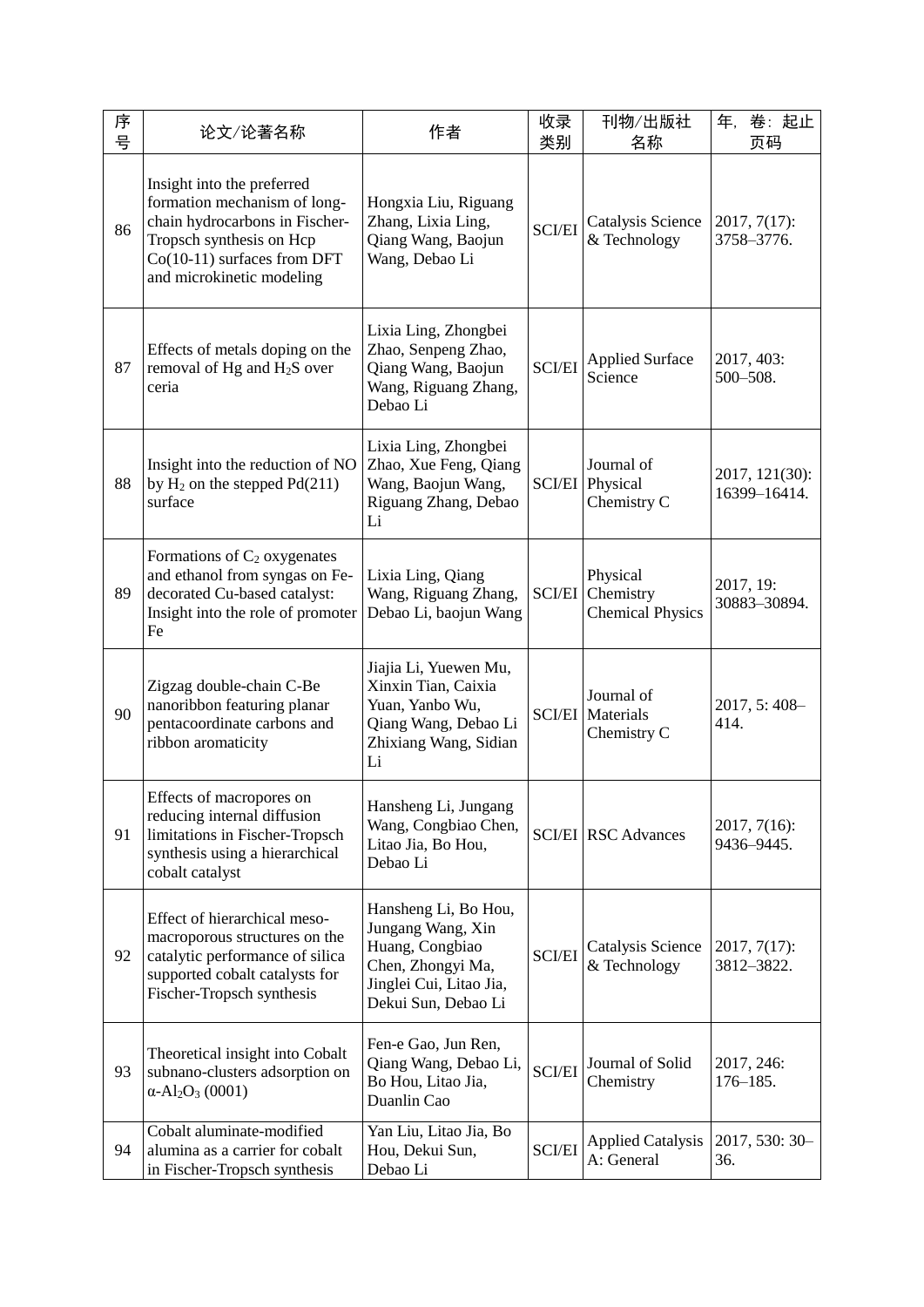| 序<br>号 | 论文/论著名称                                                                                                                                                                                                        | 作者                                                                                                                                                                                                                                                                                                                                                                                                                                                            | 收录<br>类别      | 刊物/出版社<br>名称                                                 | 年,<br>卷:起止<br>页码                        |
|--------|----------------------------------------------------------------------------------------------------------------------------------------------------------------------------------------------------------------|---------------------------------------------------------------------------------------------------------------------------------------------------------------------------------------------------------------------------------------------------------------------------------------------------------------------------------------------------------------------------------------------------------------------------------------------------------------|---------------|--------------------------------------------------------------|-----------------------------------------|
| 95     | Photothermal catalyst<br>engineering: Hydrogenation of<br>gaseous $CO2$ with high activity<br>and tailored selectivity                                                                                         | Jia Jia, Hong Wang,<br>Zhuole Lu, Paul G.<br>O'Brien, Mireille<br>Ghoussoub, Paul<br>Duchesne, Ziqi Zheng,<br>Peicheng Li, Qiao<br>Qiao, Lu Wang, Alan<br>Gu, Abdinoor A. Jelle,<br>Yuchan Dong, Qiang<br>Wang, Kulbir Kaur<br>Ghuman, Thomas<br>Wood, Chenxi Qian,<br>Yue Shao, Chenyue<br>Qiu, Miaomiao Ye,<br>Yimei Zhu, Zhenghong<br>Lu, Peng Zhang, Amr<br>S. Helmy, Chandra<br>Veer Singh, Nazir P.<br>Kherani, Doug D.<br>Perovic, Geoffrey A.<br>Ozin | <b>SCI/EI</b> | Advanced<br>Science                                          | $2017, 4(10)$ :<br>$1700252 - 1 - 13$ . |
| 96     | Luminescent and magnetic<br>properties of three novel metal-<br>organic polymers based on a<br>semi-rigid tripodal carboxylic<br>ligand                                                                        | Jie Zhang, Liangqin<br>Huo, Lingling Gao,<br>Xiaoqing Wang,<br>Liming Fan, Kegong<br>Fang, Tuoping Hu                                                                                                                                                                                                                                                                                                                                                         |               | SCI/EI Polyhedron                                            | 2017, 137:<br>$238 - 245.$              |
| 97     | One-step synthesis of Cu-Co<br>$\text{alloy/Mn}_2\text{O}_3\text{-}\text{Al}_2\text{O}_3$ composites<br>and their application in higher<br>alcohol synthesis from syngas                                       | Lu Zhao, Wenbin Li,<br>Juan Zhou, Xiaoliang<br>Mu, Kegong Fang                                                                                                                                                                                                                                                                                                                                                                                                |               | International<br>SCI/EI Journal of<br><b>Hydrogen Energy</b> | 2017, 42(27):<br>17414-17424.           |
| 98     | Textual properties of Cu-Mn<br>mixed oxides and application<br>for methyl formate synthesis<br>from syngas                                                                                                     | Haijun Zhao, Kegong<br>Fang, Fang Dong,<br>Minggui Lin, Yuhan<br>Sun, Zhicheng Tang                                                                                                                                                                                                                                                                                                                                                                           | <b>SCI/EI</b> | Journal of<br>Industrial and<br>Engineering<br>Chemistry     | 2017, 54: 117-<br>125.                  |
| 99     | Selective sensing of two novel<br>coordination polymers based on<br>tris (4-carboxylphenyl)<br>phosphine oxide for organic<br>molecules and $\text{Fe}^{3+}$ and $\text{Hg}^{2+}$<br>ions                      | Liangqin Huo, Jie<br>Zhang, Lingling Gao,<br>Xiaoqing Wang,<br>Liming Fan, Kegong<br>Fang, Tuoping Hu                                                                                                                                                                                                                                                                                                                                                         | <b>SCI/EI</b> | Journal of Solid<br><b>State Chemistry</b>                   | 2017, 256:<br>$168 - 175.$              |
| 100    | Structural diversity, magnetic<br>properties, and luminescent<br>sensing of the flexible tripodal<br>ligand of $1,3,5$ -Tris (4-<br>carbonylphenyloxy) benzene<br>based Mn(II)/Cd(II)<br>coordination polymers | Jie Zhang, Liangqin<br>Huo, Xiaoqing Wang,<br>Kegong Fang, Liming<br>Fan, Tuoping Hu                                                                                                                                                                                                                                                                                                                                                                          | <b>SCI/EI</b> | Crystal Growth &<br>Design                                   | $2017, 17(11)$ :<br>5887-5897.          |
| 101    | Two cadmium coordination<br>polymers based on tris (p-<br>carboxyphenyl) phosphane<br>oxide with highly selective<br>sensing of nitrobenzene<br>derivatives and $Hg^{2+}$ cations                              | Liangqin Huo, Jie<br>Zhang, Lingling Gao,<br>Xiaoqing Wang,<br>Liming Fan, Kegong<br>Fang, Tuoping Hu                                                                                                                                                                                                                                                                                                                                                         |               | SCI/EI CrystEngComm                                          | 2017, 19:<br>5285-5292.                 |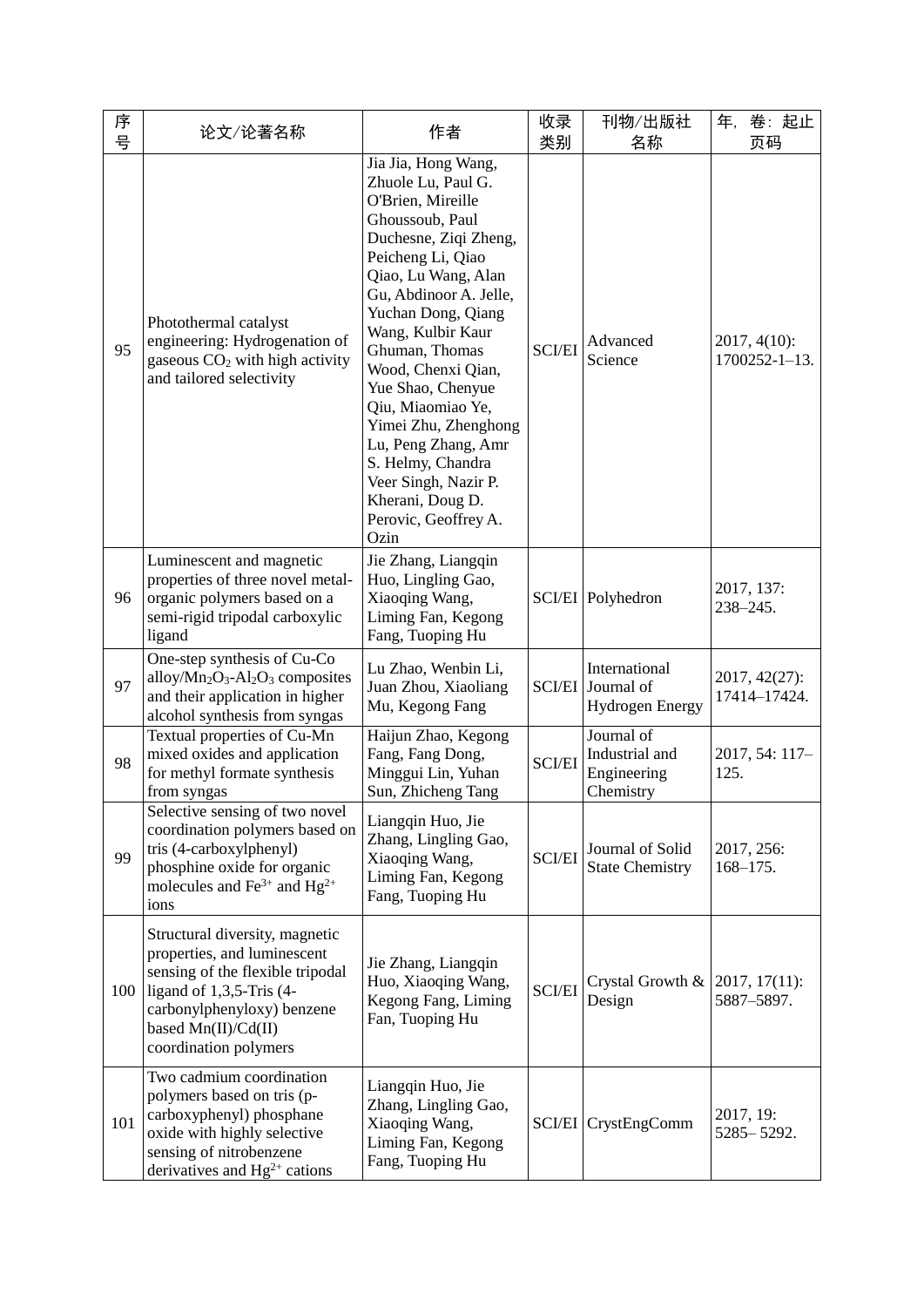| 序<br>号 | 论文/论著名称                                                                                                                                                                                                              | 作者                                                                                                                                         | 收录<br>类别      | 刊物/出版社<br>名称                                         | 卷:起止<br>年,<br>页码         |
|--------|----------------------------------------------------------------------------------------------------------------------------------------------------------------------------------------------------------------------|--------------------------------------------------------------------------------------------------------------------------------------------|---------------|------------------------------------------------------|--------------------------|
| 102    | Effect of configuration addition<br>of precursors on structure and<br>catalysis of Cu/SiO <sub>2</sub> catalysts<br>prepared by ammonia<br>evaporation-hydrothermal<br>method                                        | Zheng Chen, Juan<br>Zhang, Mohamed<br>Abbas, Yingying Xue,<br>Jiaqiang Sun, Kefeng<br>Liu, Jiangang Chen                                   | <b>SCI/EI</b> | Industrial &<br>Engineering<br>Chemistry<br>Research | 2017, 56:<br>9285-9292.  |
| 103    | The evolution of Fe phases of a<br>fused iron catalyst during<br>reduction and Fischer-Tropsch<br>synthesis                                                                                                          | Juan Zhang, Mohamed<br>Abbas, Jiangang Chen                                                                                                | <b>SCI/EI</b> | Catalysis Science<br>& Technology                    | 2017, 7:3626-<br>3636.   |
| 104    | Facile fabrication of BCN<br>nanosheet-encapsulated nano-<br>iron as highly stable Fischer-<br>Tropsch synthesis catalyst                                                                                            | Jianghong Wu,<br>Liancheng Wang,<br>Baoliang Lv, Jiangang<br>Chen                                                                          | <b>SCI/EI</b> | <b>ACS</b> Applied<br>Materials &<br>Interfaces      | 2017, 9:<br>14319-14327. |
| 105    | A novel hydrothermal approach<br>for the synthesis of flower-like<br>$Fe2O3/Fe$ foam nanocrystals and<br>their superior performance in<br>Fisher-Tropsch synthesis                                                   | Buhuan Wang, Jiaqiang<br>Sun, Mohamed Abbas,<br>Yanting Liu, Fanhua<br>Kong, Haicheng Xiao,<br>Jiangang Chen                               |               | <b>SCI/EI</b> Catalysis Letters                      | 2017, 147:<br>1153-1161. |
| 106    | Ferrite catalysts derived from<br>electroplating sludge for high-<br>calorie synthetic natural gas<br>production                                                                                                     | Min Chen, Jizhi Zhou,<br>Jia Zhang, Juan Zhang,<br>Zheng Chen, Jian Ding,<br>Fanhua Kong,<br>Guangren Qian,<br>Jiangang Chen               | <b>SCI/EI</b> | <b>Applied Catalysis</b><br>A: General               | 2017, 534: 94-<br>100.   |
| 107    | Synthesis of Cu-Mg/ZnO<br>catalysts and catalysis in<br>dimethyl oxalate hydrogenation<br>to ethylene glycol: Enhanced<br>catalytic behavior in the<br>presence of a $Mg^{2+}$ dopant                                | Xiangpeng Kong,<br>Zheng Chen, Yuehuan<br>Wu, Ruihong Wang,<br>Jiangang Chen, Lifeng<br>Ding                                               |               | <b>SCI/EI RSC Advances</b>                           | 2017, 7:<br>49548-49561. |
| 108    | Synergism from interfaces<br>between Cu and crystalline<br>$ZrO2$ nanosheets fabricated by<br>acetic complex method for<br>oxalates hydrogenation                                                                    | Jian Ding, Yanting Liu,<br>Juan Zhang, Mei Dong,<br>Yaxiong Wang, Wenxiu<br>He, Xiaoxing Han,<br>Kefeng Liu, Zheng<br>Jiang, Jiangang Chen | SCI/EI        | Molecular<br>Catalysis                               | 2017, 438: 93-<br>102.   |
| 109    | A novel and rapid approach for<br>the synthesis of biocompatible<br>and highly stable Fe <sub>3</sub> O <sub>4</sub> /SiO <sub>2</sub><br>and Fe <sub>3</sub> O <sub>4</sub> /C core/shell<br>nanocubes and nanorods | Mohamed Abbas, Sri<br>RamuluTorati, Shawl<br>Asif Iqbald, CheolGi<br>Kim                                                                   | <b>SCI/EI</b> | New Journal of<br>Chemistry                          | 2017, 41:<br>2724-2734.  |
| 110    | Stabilization of copper catalysts<br>for hydrogenation of dimethyl<br>oxalate by deposition of Ag<br>clusters on Cu nanoparticles                                                                                    | Yanting Liu, Jian Ding,<br>Jieyong Yang, Jicheng<br>Bi, Kefeng Liu,<br>Jiangang Chen                                                       | <b>SCI/EI</b> | Catalysis<br>Communications                          | 2017, 98: 43-<br>46.     |
| 111    | Ultra-thin $MoSx$ film for<br>electrochemical hydrogen<br>production: Correlation<br>between the catalytic activities<br>and electrochemical features                                                                | Ruimin Ding, Yequn<br>Liu, Mengchao Wang,<br>Li Qin, Xinmin Cui,<br>Conghui Wang,<br>Liancheng Wang,<br><b>Baoliang Lv</b>                 | <b>SCI/EI</b> | Electrochimica<br>Acta                               | 2017, 248: 20-<br>28.    |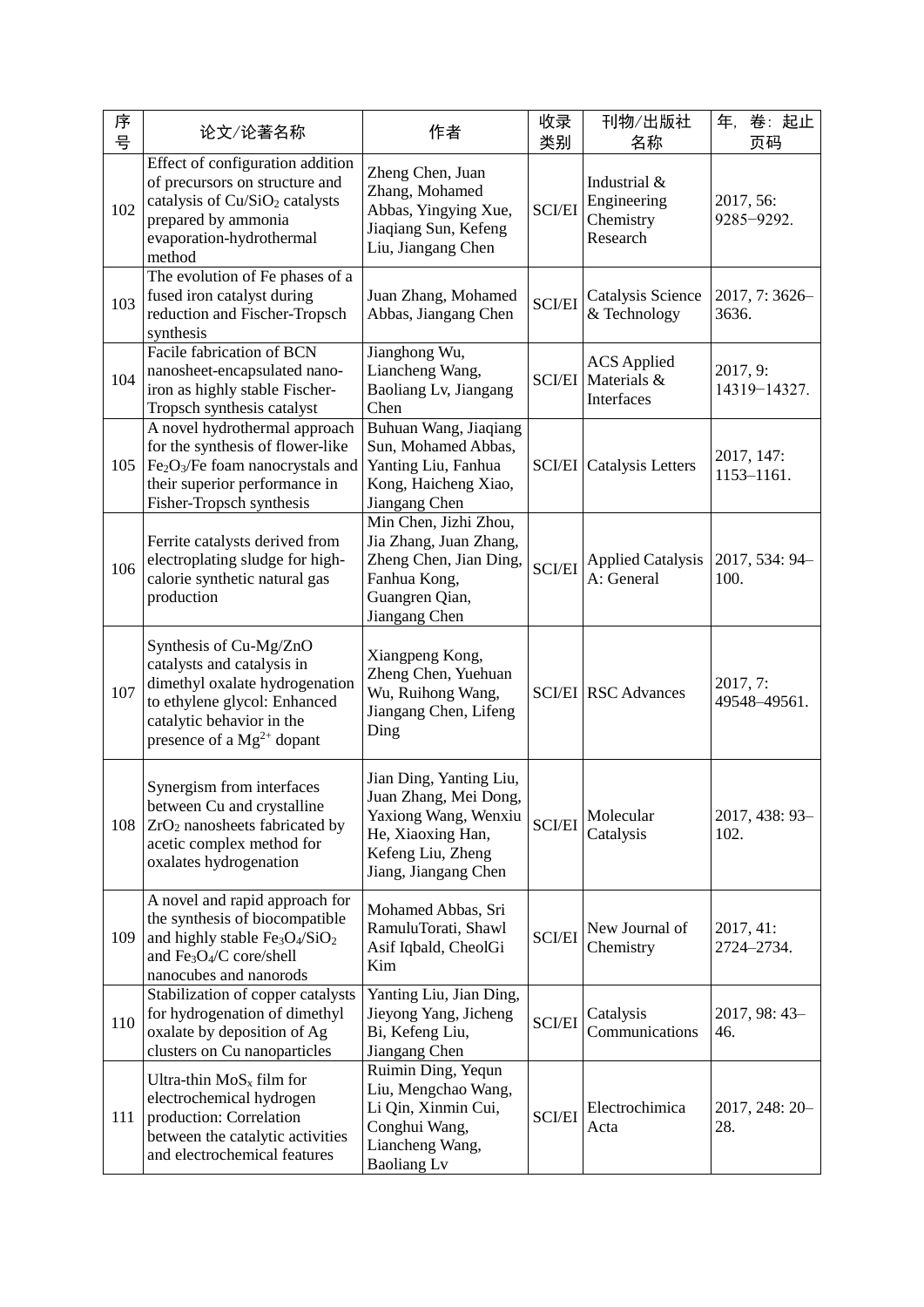| 序<br>号 | 论文/论著名称                                                                                                                                                                  | 作者                                                                                                                                                            | 收录<br>类别      | 刊物/出版社<br>名称                                     | 卷:起止<br>年,<br>页码                |
|--------|--------------------------------------------------------------------------------------------------------------------------------------------------------------------------|---------------------------------------------------------------------------------------------------------------------------------------------------------------|---------------|--------------------------------------------------|---------------------------------|
| 112    | Iron cations induced biphase<br>symbiosis of h-WO <sub>3</sub> /o-<br>$WO3$ <sup>-0</sup> .33H <sub>2</sub> O and their crystal<br>phase transition                      | Huixiang Wang,<br>Ruimin Ding, Conghui<br>Wang, Xiaobo Ren,<br>Liancheng Wang,<br><b>Baoliang Lv</b>                                                          |               | SCI/EI CrystEngComm                              | 2017, 19:<br>3980-3986.         |
| 113    | Thermal induced BCN<br>nanosheets evolution and its<br>usage as metal-free catalyst in<br>ethylbenzene dehydrogenation                                                   | Liancheng Wang,<br>Conghui Wang,<br>Zhenwei Zhang,<br>Jianghong Wu, Ruimin<br>Ding, Baoliang Lv                                                               | <b>SCI/EI</b> | <b>Applied Surface</b><br>Science                | 2017, 422:<br>574-581.          |
| 114    | The role of $CO2$ in<br>dehydrogenation of<br>ethylbenzene over pure $\alpha$ -Fe <sub>2</sub> O <sub>3</sub><br>catalysts with different facets                         | Conghui Wang, Jing<br>Shi, Xinmin Cui, Jing<br>Zhang, Chenghua<br>Zhang, Liancheng<br>Wang, Baoliang Lv                                                       | <b>SCI/EI</b> | Journal of<br>Catalysis                          | 2017, 345:<br>$104 - 112.$      |
| 115    | The adsorption behavior and<br>mechanism of Cr(VI) on 3D<br>hierarchical $\alpha$ -Fe <sub>2</sub> O <sub>3</sub> structures<br>exposed by (001) and non-(001)<br>planes | Zhong Liu, Ruitao Yu,<br>Yaping Dong, Wu Li,<br><b>Baoliang Lv</b>                                                                                            | <b>SCI/EI</b> | Chemical<br>Engineering<br>Journal               | 2017, 309:<br>815-823.          |
| 116    | Facile synthesis of porous<br>nitrogen-doped holey graphene<br>as an efficient metal-free<br>catalyst for the oxygen<br>reduction reaction                               | Li Qin, Ruimin Ding,<br>Huixiang Wang,<br>Jianghong Wu,<br>Conghui Wang,<br>Chenghua Zhang, Yao<br>Xu, Liancheng Wang,<br><b>Baoliang Lv</b>                  |               | <b>SCI/EI</b> Nano Research                      | $2017, 10(1)$ :<br>$305 - 319.$ |
| 117    | Direct synthesis of<br>isobutyraldehyde from<br>methanol and ethanol on Cu-<br>Mg/Ti-SBA-15 catalysts: The<br>role of Ti                                                 | Junfeng Zhang, Zhang<br>Meng, Wang Xiaoxing,<br>Zhang Qingde, Faen<br>Song, Tan Yisheng,<br>Han Yizhuo                                                        | <b>SCI/EI</b> | New Journal of<br>Chemistry                      | 2017, 41:<br>9639-9648.         |
| 118    | PPh <sub>3</sub> functionalized Rh/rGO<br>catalyst for heterogeneous<br>hydroformylation: Bifunctional<br>reduction of graphene oxide by<br>organic ligand               | Minghui Tan, YukiI<br>shikuro, Yuta Hosoi,<br>Noriyuki Yamane,<br>Peipei Ai, Peipei<br>Zhang, Guohui Yang,<br>Mingbo Wu, Ruiqin<br>Yang, Noritatsu<br>Tsubaki |               | Chemical<br><b>SCI/EI</b> Engineering<br>Journal | 2017, 330:<br>863-869.          |
| 119    | Facile preparation of Cu-Al<br>oxide catalysts and their<br>application in the direct<br>synthesis of ethanol from<br>syngas                                             | Xiaoli Li, Qingde<br>Zhang, Hongjuan Xie,<br>Xiaofeng Gao,<br>Yingquan Wu, Guohui<br>Yang, Peng wang,<br>Shaopeng Tian,<br>Yisheng Tan                        |               | ChemistrySelect                                  | 2017, 2:<br>10365-10370.        |
| 120    | Effect of calcination<br>atmospheres on the catalytic<br>performance of nano-CeO <sub>2</sub> in<br>direct synthesis of DMC from<br>methanol and $CO2$                   | Zixiang Cui, Jie Fan,<br>Huijuan Duan, Junfeng<br>Zhang, Yongqiang Xue,<br><b>Yisheng Tan</b>                                                                 | <b>SCI/EI</b> | Korean Journal of<br>Chemical<br>Engineering     | $2017, 34(1)$ :<br>$29 - 36.$   |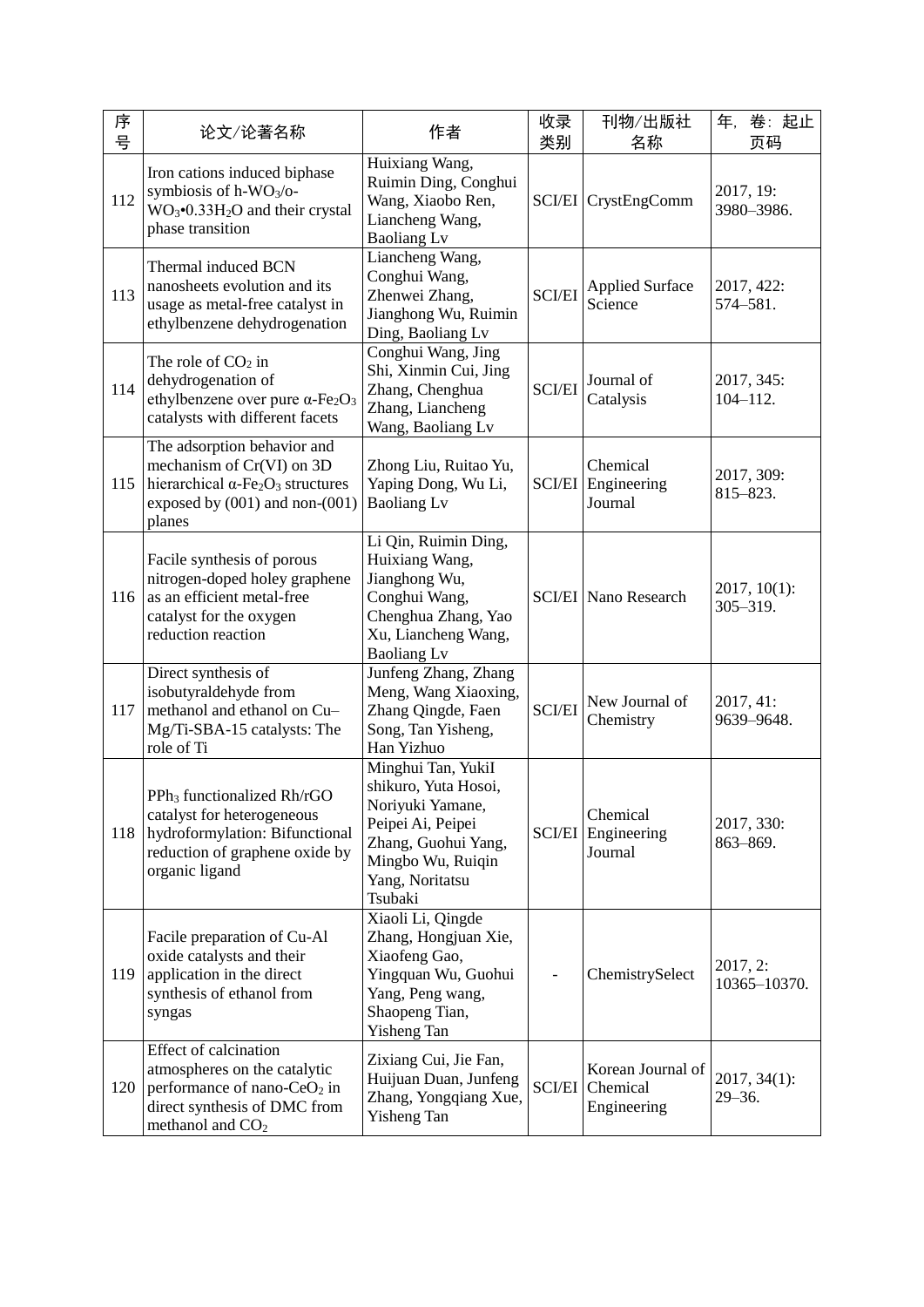| 序<br>号 | 论文/论著名称                                                                                                                                                            | 作者                                                                                                                                                    | 收录<br>类别      | 刊物/出版社<br>名称                                                 | 卷:起止<br>年,<br>页码          |
|--------|--------------------------------------------------------------------------------------------------------------------------------------------------------------------|-------------------------------------------------------------------------------------------------------------------------------------------------------|---------------|--------------------------------------------------------------|---------------------------|
| 121    | The role of different state ZnO<br>over non-stoichiometric Zn-Cr<br>spinel catalysts for isobutanol<br>synthesis from syngas                                       | Shaopeng Tian, Li Tan,<br>Yingquan Wu, Yongli<br>Kou, Hongjuan Xie,<br>Noritatsu Tsubaki,<br>Yisheng Tan                                              | <b>SCI/EI</b> | <b>Applied Catalysis</b><br>A: General                       | 2017, 536: 57-<br>66.     |
| 122    | Insight into the role of hydroxyl<br>groups on the ZnCr catalyst for<br>isobutanol synthesis from<br>syngas                                                        | Xiaofeng Gao,<br>Yingquan Wu, Guohui<br>Yang, Tao Zhang,<br>Xiaoli Li, Hongjuan<br>Xie, Junxuan Pan,<br>Yisheng Tan                                   | <b>SCI/EI</b> | <b>Applied Catalysis</b><br>A: General                       | $2017, 547: 1 -$<br>11.   |
| 123    | A Facile ethanol fuel synthesis<br>from dimethyl ether and syngas<br>over tandem combination of<br>Cu-doped HZSM35 with Cu-<br>Zn-Al catalyst                      | Qinhong Wei, Guohui<br>Yang, Xinhua Gao, Li<br>Tan, Peipei Ai, Peipei<br>Zhang, Peng Lu,<br>Yoshiharu Yoneyama,<br>Noritatsu Tsubaki                  | <b>SCI/EI</b> | Chemical<br>Engineering<br>Journal                           | 2017, 316:<br>832-841.    |
| 124    | Carbon nanofibers decorated<br>SiC foam monoliths as the<br>support of anti-sintering Ni<br>catalyst for methane dry<br>reforming                                  | Xinhua Gao, Guoguo<br>Liu, Qinhong Wei,<br>Guohui Yang,<br>Mitsunori Masaki,<br>Xiaobo Peng, Ruiqin<br>Yang, Noritatsu<br>Tsubaki                     |               | International<br>SCI/EI Journal of<br><b>Hydrogen Energy</b> | 2017, 42:<br>16547-16556. |
| 125    | Ni/Silicalite-1 coating being<br>coated on SiC foam: A tailor-<br>made monolith catalyst for<br>syngas production using a<br>combined methane reforming<br>process | Qinhong Wei, Guohui<br>Yang, Xinhua Gao,<br>Noriyuki Yamane,<br>Peipei Zhang, Guoguo<br>Liu, Noritatsu Tsubaki                                        | <b>SCI/EI</b> | Chemical<br>Engineering<br>Journal                           | 2017, 327:<br>465-473.    |
| 126    | Effect of the promoter and<br>support on cobalt-based<br>catalysts for higher alcohols<br>synthesis through CO<br>hydrogenation                                    | Peng Wang, Shuyao<br>Chen, Yunxing Bai,<br>Xiaofeng Gao, Xiaoli<br>Li, Kai Sun, Hongjuan<br>Xie, Guohui Yang,<br>Yizhuo Han, Yisheng<br>Tan           | SCI/EI Fuel   |                                                              | 2017, 195: 69-<br>81.     |
| 127    | Preparation and application of<br>Cu/ZnO catalyst by urea<br>hydrolysis method for low-<br>temperature methanol synthesis<br>from syngas                           | Ronggang Fan,<br>Masahiro Kyodo, Li<br>Tan, Xiaobo Peng,<br>Guohui Yang,<br>Yoshiharu Yoneyama,<br>Ruiqin Yang, Qingde<br>Zhang, Noritatsu<br>Tsubaki | <b>SCI/EI</b> | <b>Fuel Processing</b><br>Technology                         | 2017, 167: 69-<br>77.     |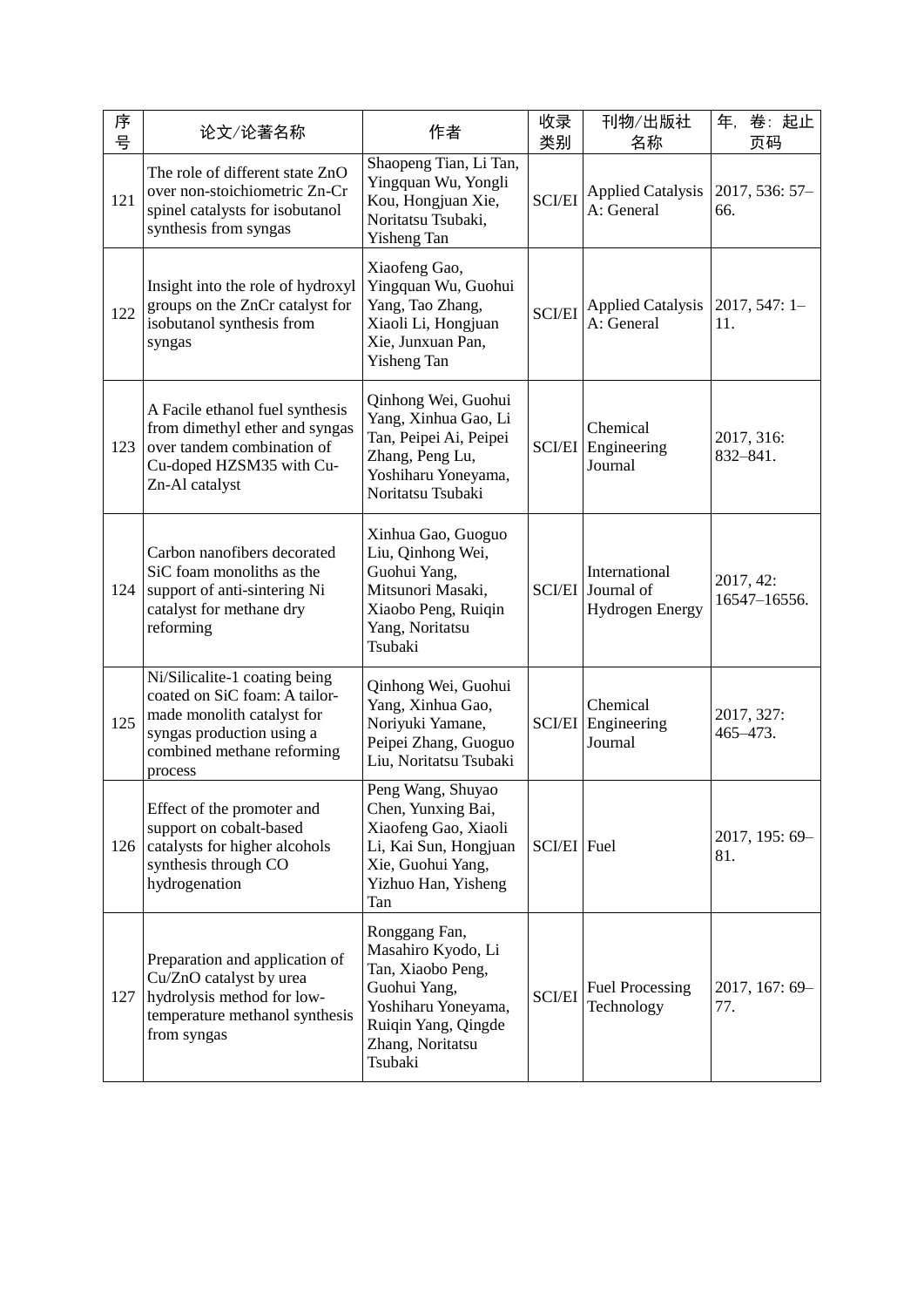| 序<br>뮹 | 论文/论著名称                                                                                                                                                                              | 作者                                                                                                                                                            | 收录<br>类别      | 刊物/出版社<br>名称                                         | 卷:起止<br>年,<br>页码                     |
|--------|--------------------------------------------------------------------------------------------------------------------------------------------------------------------------------------|---------------------------------------------------------------------------------------------------------------------------------------------------------------|---------------|------------------------------------------------------|--------------------------------------|
| 128    | Enhancement of conversion<br>frombio-syngas to higher<br>alcohols fuels over K-promoted<br>Cu-Fe bimodal pore catalysts                                                              | Mingyue Ding,<br>Longlong Ma, Qian<br>Zhang, Chenguang<br>Wang, Wennan Zhang,<br>Tiejun Wang                                                                  | <b>SCI/EI</b> | <b>Fuel Processing</b><br>Technology                 | 2017, 159:<br>436-441.               |
| 129    | Porous TiO <sub>2</sub> nanotubes with<br>spatially separated platinum and<br>$CoOx$ cocatalysts produced by<br>atomic layer deposition for<br>photocatalytic hydrogen<br>production | Jiankang Zhang,<br>Zhuobin Yu, Zhe Gao,<br>Huibin Ge, Shichao<br>Zhao, Chaoqiu Chen,<br>Shuai Chen, Xili Tong,<br>Meihua Wang,<br>Zhanfeng Zheng, Yong<br>Qin | <b>SCI/EI</b> | Angewandte<br>Chemie-<br>International<br>Edition    | $2017, 56(3)$ :<br>816-820.          |
| 130    | Highly dispersed Pt<br>nanoparticles supported on<br>carbon nanotubes produced by<br>atomic layer deposition for<br>hydrogen generation from<br>hydrolysis of ammonia borane         | Jiankang Zhang,<br>Chaoqiu Chen, Shuai<br>Chen, Qingmin Hu,<br>Zhe Gao, Yunqin Li,<br>Yong Qin                                                                | <b>SCI/EI</b> | Catalysis Science<br>& Technology                    | 2017, 7:322-<br>329.                 |
| 131    | Efficient and controllable vapor<br>to solid doping of the<br>polythiophene P3HT by low<br>temperature vapor phase<br>infiltration                                                   | Weike Wang, Chaoqiu<br>Chen, Christopher<br>Tollan, Fan Yang, Yong<br>Qin, Mato Knez                                                                          |               | Journal of<br><b>SCI/EI</b> Materials<br>Chemistry C | $2017, 5(10)$ :<br>2686-2694.        |
| 132    | Tuning the conductivity of<br>polyaniline through doping by<br>means of single precursor vapor<br>phase infiltration                                                                 | Weike Wang, Fan<br>Yang, Chaoqiu Chen,<br>Lianbing Zhang, Yong<br>Qin, Mato Knez                                                                              |               | Advanced<br><b>SCI/EI</b> Materials<br>Interfaces    | $2017, 4(4)$ :<br>$1600806 - 1 - 8.$ |
| 133    | Coaxial multi-interface hollow<br>$Ni-Al2O3-ZnO$ nanowires<br>tailored by atomic layer<br>deposition for selective-<br>frequency absorptions                                         | Lili Yan, Jia Liu,<br>Shichao Zhao, Bin<br>Zhang, Zhe Gao,<br>Huibin Ge, Yao Chen,<br>Maosheng Cao, Yong<br>Qin                                               |               | <b>SCI/EI</b> Nano Research                          | $2017, 10(5)$ :<br>1595-1607.        |
| 134    | Highly efficient microwave<br>absorption of magnetic<br>nanospindles-conductive<br>polymer hybrids by molecular<br>layer deposition                                                  | Lili Yan, Xixi Wang,<br>Shichao Zhao, Yunqin<br>Li, Zhe Gao, Bin<br>Zhang, Maosheng Cao,<br>Yong Qin                                                          | <b>SCI/EI</b> | <b>ACS</b> Applied<br>Materials &<br>Interfaces      | $2017, 9(12)$ :<br>11116-11125.      |
| 135    | Highly stable porous-carbon-<br>coated Ni catalysts for the<br>reductive amination of levulinic<br>acid via an unconventional<br>pathway                                             | Guang Gao, Peng Sun,<br>Yunqin Li, Fang Wang,<br>Zelun Zhao, Yong Qin,<br>Fuwei Li                                                                            |               | <b>SCI/EI</b> ACS Catalysis                          | $2017, 7(8)$ :<br>4927-4935.         |
| 136    | Highly efficient $CoO_x/SBA-15$<br>catalysts prepared by atomic<br>layer deposition for the<br>epoxidation reaction of styrene                                                       | Yunqin Li, Shichao<br>Zhao, Qingmin Hu,<br>Zhe Gao, Yequn Liu,<br>Jiankang Zhang, Yong<br>Qin                                                                 | <b>SCI/EI</b> | Catalysis Science<br>& Technology                    | 2017, 7(10),<br>2032-2038.           |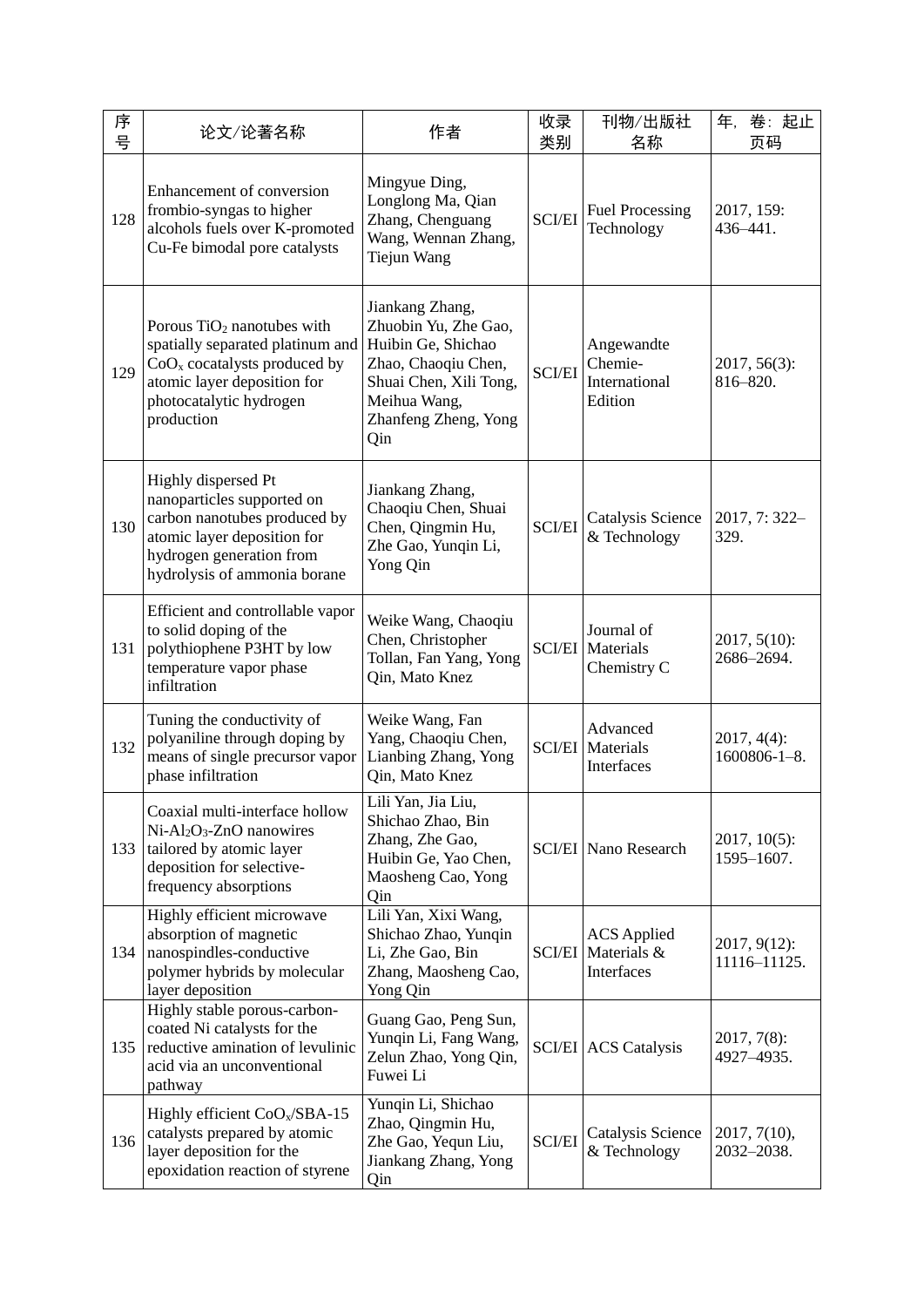| 序<br>号 | 论文/论著名称                                                                                                                                                         | 作者                                                                                                                                                                          | 收录<br>类别      | 刊物/出版社<br>名称                                           | 卷:起止<br>年,<br>页码              |
|--------|-----------------------------------------------------------------------------------------------------------------------------------------------------------------|-----------------------------------------------------------------------------------------------------------------------------------------------------------------------------|---------------|--------------------------------------------------------|-------------------------------|
| 137    | Controllable n-<br>$Fe2O3$ @graphene nanomaterials<br>by ALD applied in an<br>aptasensor with enhanced<br>electrochemical performance<br>for thrombin detection | Hongfen Zhang,<br>Baiyan Zhang, Anjia<br>Chen, Yong Qin                                                                                                                     | <b>SCI/EI</b> | Dalton<br>Transactions                                 | 2017, 46(23):<br>7434-7440.   |
| 138    | 100 K cycles: Core-shell H-<br>FeS@C based lithium-ion<br>battery anode                                                                                         | Suhua Chen, Ling Fan,<br>Lingling Xu, Qian Liu,<br>Yong Qin, Bingan Lu                                                                                                      | <b>SCI/EI</b> | <b>Energy Storage</b><br>Materials                     | $2017, 8:20-$<br>27.          |
| 139    | The precise decoration of Pt<br>nanoparticles with Fe oxide by<br>atomic layer deposition for the<br>selective hydrogenation of<br>cinnamaldehyde               | Qingmin Hu, Sen<br>Wang, Zhe Gao,<br>Yunqin Li, Qian Zhang,<br>Qun Xiang, Yong Qin                                                                                          | <b>SCI/EI</b> | <b>Applied Catalysis</b><br><b>B</b> : Environmental   | 2017, 218:<br>591-599.        |
| 140    | Conductive polymer-inorganic<br>hybrid materials through<br>synergistic mutual doping of the<br>constituents                                                    | Weike Wang, Chaoqiu<br>Chen, Christopher<br>Tollan, Fan Yang,<br>Mikel Beltran, Yong<br>Qin, Mato Knez                                                                      |               | <b>ACS</b> Applied<br>SCI/EI Materials &<br>Interfaces | 2017, 9:<br>27964-27971.      |
| 141    | Design and properties of<br>confined nanocatalysts by<br>atomic layer deposition                                                                                | Zhe Gao, Yong Qin                                                                                                                                                           | <b>SCI/EI</b> | Accounts of<br>Chemical<br>Research                    | 2017, 50:<br>2309-2316.       |
| 142    | Porous TiO <sub>2</sub> /Pt/TiO <sub>2</sub> sandwich<br>catalyst for highly selective<br>semihydrogenation of alkyne to<br>olefin                              | Haojie Liang, Bin<br>Zhang, Huibin Ge,<br>Xiaomin Gu, Shufang<br>Zhang, Yong Qin                                                                                            |               | <b>SCI/EI</b> ACS Catalysis                            | $2017, 7:6567-$<br>6572.      |
| 143    | Facile and effective coloration<br>of dye-inert carbon fiber fabrics<br>with tunable colors and<br>excellent laundering durability                              | Fengxiang Chen,<br>Huiyu Yang, Ke Li, Bo<br>Deng, Qingsong Li,<br>Xin Liu, Binhai Dong,<br>Xingfang Xiao, Dong<br>Wang, Yong Qin,<br>Shimin Wang, Keqin<br>Zhang, Weilin Xu |               | <b>SCI/EI</b> ACS Nano                                 | 2017, 11:<br>10330-10336.     |
| 144    | Large-scale production of<br>silicon nanoparticles@graphene<br>embedded in nanotubes as ultra-<br>robust battery anodes                                         | Tao Wang, Jian Zhu,<br>Yao Chen, Hongguan<br>Yang, Yong Qin, Fang<br>Li, Qifa Cheng, Xinzhi<br>Yu, Zhi Xu, Bingan Lu                                                        |               | Journal of<br><b>SCI/EI</b> Materials<br>Chemistry A   | $2017, 5(10)$ :<br>4809-4817. |
| 145    | $\beta$ -FeOOH on carbon nanotubes<br>as a cathode material for Na-ion<br>batteries                                                                             | Erjin Zhang, Bin Wang,<br>Xinzhi Yu, Jingyi Zhu,<br>Longlu Wang, Bingan<br>Lu                                                                                               | <b>SCI/EI</b> | <b>Energy Storage</b><br>Materials                     | 2017, 8: 147-<br>152.         |
| 146    | An organic cathode for<br>potassium dual-ion full battery                                                                                                       | Ling Fan, Qian Liu,<br>Zhi Xu, Bingan Lu                                                                                                                                    | <b>SCI/EI</b> | <b>ACS</b> Energy<br>Letters                           | 2017, 2: 1614-<br>1620.       |
| 147    | Honeycomb-like composite<br>structure for advanced solid<br>state asymmetric<br>supercapacitors                                                                 | Huailin Fan, Wei Liu,<br>Wenzhong Shen                                                                                                                                      |               | Chemical<br><b>SCI/EI</b> Engineering<br>Journal       | 2017, 326:<br>518-527.        |
| 148    | Nitrogen-doped carbon<br>nanosheets from polyurethane<br>foams and removal of Cr(VI)                                                                            | Jiaqi Duan, Baohua<br>Zhang, Huailin Fan,<br>Wenzhong Shen, Shijie<br>Qu                                                                                                    | <b>SCI/EI</b> | <b>Carbon Letters</b>                                  | $2017, 22(1)$ :<br>$60 - 69.$ |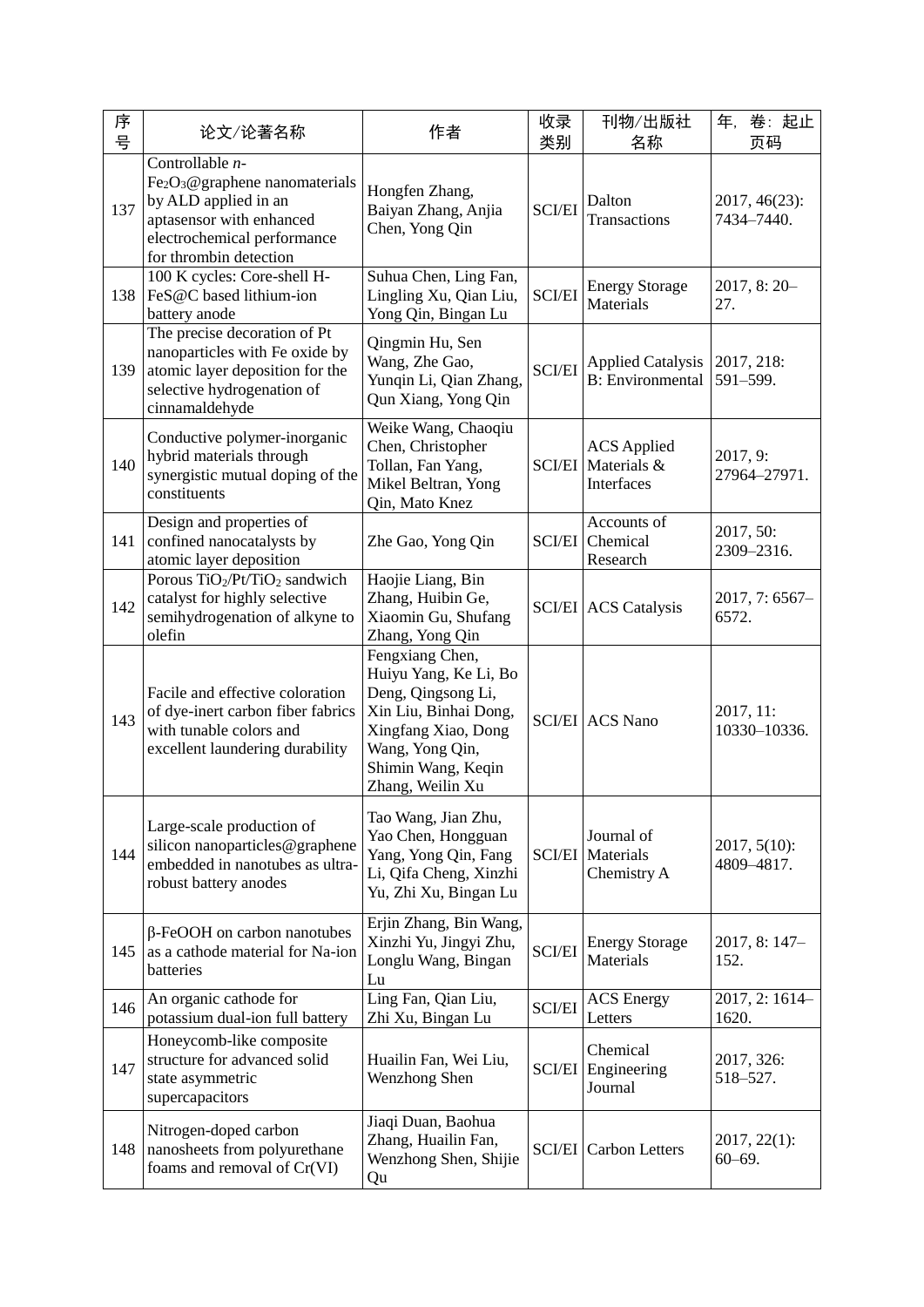| 序<br>뮥 | 论文/论著名称                                                                                                                                                                      | 作者                                                                                                                            | 收录<br>类别      | 刊物/出版社<br>名称                                                  | 卷:起止<br>年,<br>页码               |
|--------|------------------------------------------------------------------------------------------------------------------------------------------------------------------------------|-------------------------------------------------------------------------------------------------------------------------------|---------------|---------------------------------------------------------------|--------------------------------|
| 149    | Identification of nitrogen-<br>polyaromatic compounds in<br>asphaltene from co-processing<br>of coal and petroleum residue<br>using chromatography with<br>mass spectrometry | Pingping Zuo,<br>Wenzhong Shen                                                                                                | EI            | International<br>Journal of Coal<br>Science &<br>Technology   | $2017, 4(3)$ :<br>$281 - 299.$ |
| 150    | Multiblock poly(phenylene<br>ether nitrile)s with pendant<br>sulfoalkoxyl side chain for<br>$H2/air$ fuel cells at low humidity<br>condition                                 | Tiandu Dong, Bin He,<br>Xinze Li, Congcong<br>Wu, Nanwen Li,<br>Mitsuru Ueda, Xuan<br>Zhang, Lianjun Wang                     | <b>SCI/EI</b> | Journal of<br>Polymer Science<br>Part A: Polymer<br>Chemistry | 2017, 55:<br>1940-1948.        |
| 151    | Highly anion conductive, alkyl-<br>chain-grafted copolymers as<br>anion exchange membranes for<br>operable alkaline $H_2/O_2$ fuel<br>cells                                  | Cheng Yang, Lei Liu,<br>Xiaojin Han, Zhanggen<br>Huang, Junping Dong,<br>Nanwen Li                                            |               | Journal of<br><b>SCI/EI</b> Materials<br>Chemistry A          | 2017, 5:<br>10301-10310.       |
| 152    | UV-crosslinking of polystyrene<br>anion exchange membranes by<br>azidated macromolecular<br>crosslinker for alkaline fuel<br>cells                                           | Jiandang Xuea, Lei<br>Liu, Jiayou Liao,<br>Yinghua Shen, Nanwen<br>Li                                                         | <b>SCI/EI</b> | Journal of<br>Membrane<br>Science                             | 2017, 535:<br>322-330.         |
| 153    | Self-crosslinking of comb-<br>shaped polystyrene anion<br>exchange membranes for<br>alkaline fuel cell application                                                           | Wangcai Liu, Lei Liu,<br>Jiayou Liao, Linghui<br>Wang, Nanwen Li                                                              |               | Journal of<br><b>SCI/EI</b> Membrane<br>Science               | 2017, 536:<br>$133 - 140.$     |
| 154    | Mixed gas sorption in glassy<br>polymeric membranes. III.<br>$CO2/CH4$ mixtures in a polymer<br>of intrinsic microporosity (PIM-<br>1): Effect of temperature                | Aweke Elias Gemeda,<br>Maria Grazia De<br>Angelis, Naiying Du,<br>Nanwen Li, Michael D.<br>Guiver, Giulio C. Sarti            |               | Journal of<br><b>SCI/EI</b> Membrane<br>Science               | 2017, 524:<br>746-757.         |
| 155    | Synthesis and properties of<br>quaternized polyolefins with<br>bulky poly (4-phenyl-1-butene)<br>moieties as anion exchange<br>membranes                                     | Meng Zhu, Yanxia Su,<br>Yibo Wub, Min Zhang,<br>Yiguang Wang, Quan<br>Chen, Nanwen Li                                         |               | Journal of<br><b>SCI/EI</b> Membrane<br>Science               | 2017, 541:<br>$244 - 252.$     |
| 156    | Synthesis of midblock-<br>quaternized triblock<br>copolystyrenes as highly<br>conductive and alkaline-stable<br>anion-exchange membranes                                     | Meng Zhu, Min Zhang,<br>Quan Chen, Yanxia Su,<br>Zhijie Zhang, Lei Liu,<br>Yiguang Wang, Linan<br>An, Nanwen Li               | <b>SCI/EI</b> | Polymer<br>Chemistry                                          | 2017, 8: 2074-<br>2086.        |
| 157    | Organocatalytic cellulose<br>dissolution and in situ grafting<br>of ε-caprolactone via ROP in a<br>reversible DBU/DMSO/CO <sub>2</sub><br>system                             | Qinqin Xu, Longchu<br>Song, Lihua Zhang,<br>Gang Hu, Jiehao Du,<br>Enhui Liu, Qiang<br>Zheng, Yu Liu, Nanwei<br>Li, Haibo Xie |               | ChemistrySelect                                               | 2017, 2:7128-<br>7134.         |
| 158    | Visible-light-enhanced<br>photocatalytic Sonogashira<br>reaction over silicon carbide<br>supported Pd nanoparticles                                                          | Bing Wang, Xiaoning<br>Guo, Guoqiang Jin,<br>Xiangyun Guo                                                                     | <b>SCI/EI</b> | Catalysis<br>Communications                                   | $2017, 98: 81 -$<br>84.        |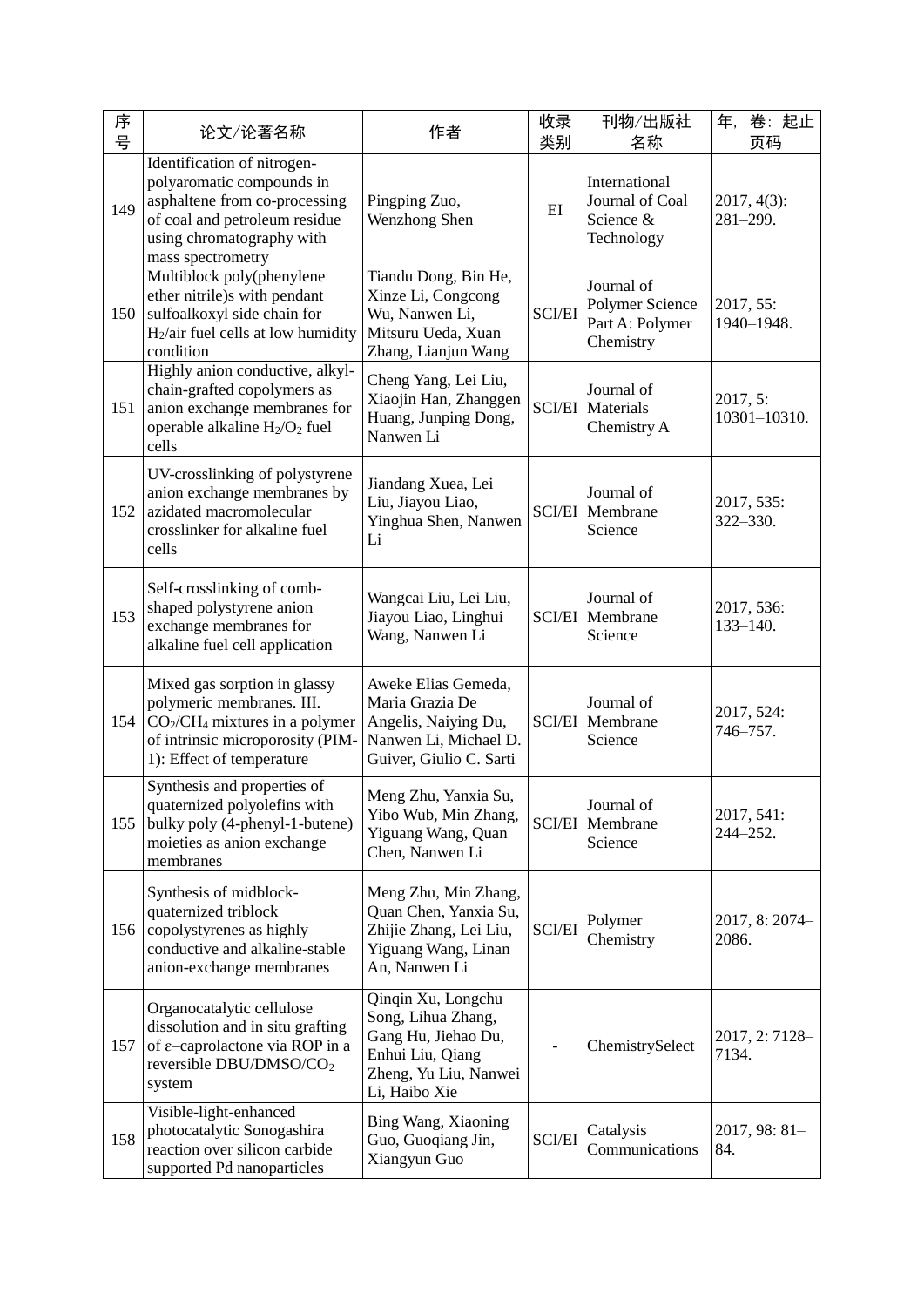| 序<br>号 | 论文/论著名称                                                                                                                                                           | 作者                                                                                                              | 收录<br>类别      | 刊物/出版社<br>名称                                         | 卷:起止<br>年,<br>页码         |
|--------|-------------------------------------------------------------------------------------------------------------------------------------------------------------------|-----------------------------------------------------------------------------------------------------------------|---------------|------------------------------------------------------|--------------------------|
| 159    | Graphene-supported CoS <sub>2</sub><br>particles: An efficient<br>photocatalyst for selective<br>hydrogenation of nitroaromatics<br>in visible light              | Ben Ma, Yingyong<br>Wang, Xili Tong,<br>Xiaoning Guo,<br>Zhanfeng Zheng,<br>Xiangyun Guo                        | <b>SCI/EI</b> | Catalysis Science<br>& Technology                    | 2017, 7: 2805-<br>2812.  |
| 160    | Reduced graphene oxide<br>supported Cu <sub>2</sub> O nanoparticles<br>as an efficient catalyst for<br>Sonogashira coupling reaction                              | Bing Wang, Yingyong<br>Wang, Xiaoning Guo,<br>Zhifeng Jiao, Guoqiang<br>Jin, Xiangyun Guo                       | <b>SCI/EI</b> | Catalysis<br>Communications                          | 2017, 101: 36-<br>39.    |
| 161    | Unraveling the intrinsic<br>structures that influence the<br>transport of charges in $TiO2$<br>electrodes                                                         | Jiazang Chen, Huabing<br>Tao, Bin Liu                                                                           | <b>SCI/EI</b> | <b>Advanced Energy</b><br>Materials                  | 2017,<br>1700886-1-30.   |
| 162    | A green and efficient photo-<br>driven route for the selective<br>oxidation of aqueous<br>isopropanol solution to pinacol<br>$(C_6)$ with hydrogen peroxide       | Na Li, Wenjun Yan,<br>Hongxia Zhang,<br>Suping Jia, Zhijian<br>Wang, Jianfeng Zheng,<br>Zhenping Zhu            | <b>SCI/EI</b> | New Journal of<br>Chemistry                          | 2017, 41:<br>2764-2768.  |
| 163    | Direct C-C coupling of acetone<br>at $\alpha$ -position into 2,5-<br>hexanedione induced by<br>photochemical oxidation<br>dehydrogenation                         | Haozhen Liu, Zhijian<br>Wang, Hongxia Zhang,<br>Li Li, Na Li, Minghong<br>Wu, Jiazang Chen,<br>Zhenping Zhu     | <b>SCI/EI</b> | New Journal of<br>Chemistry                          | 2017, 41:<br>4750-4753.  |
| 164    | Highly efficient visible light-<br>driven hydrogen production of<br>precious metal-free hybrid<br>photocatalyst: CdS@NiMoS<br>core-shell nanorods                 | Yuguang Chao,<br>Jianfeng Zheng,<br>Jiazang Chen, Zhijian<br>Wang, Suping Jia,<br>Haixia Zhang,<br>Zhenping Zhu | <b>SCI/EI</b> | Catalysis Science<br>&Technology                     | 2017, 7: 2798-<br>2804.  |
| 165    | Synergetic effect of Ni(OH) <sub>2</sub><br>cocatalyst and CNT for high<br>hydrogen generation on CdS<br>quantum dot sensitized TiO <sub>2</sub><br>photocatalyst | Junmei Wang, Zhijian<br>Wang, Zhenping Zhu                                                                      | <b>SCI/EI</b> | <b>Applied Catalysis</b><br><b>B</b> : Environmental | 2017, 204:<br>577-583.   |
| 166    | Fabricating efficient CdSe-CdS<br>photocatalyst systems by<br>spatially resetting water<br>splitting sites                                                        | Zhijian Wang, Junmei<br>Wang, Li Li, Jianfeng<br>Zheng, Suping Jia,<br>Jiazang Chen, Bin Liu,<br>Zhenping Zhu   | <b>SCI/EI</b> | Journal of<br>Materials<br>Chemistry A               | 2017, 5:<br>20131-20135. |
| 167    | Structure-controlled CdS(0D,<br>1D, 2D) embedded onto 2D<br>ZnS porous nanosheets for<br>highly efficient photocatalytic<br>hydrogen generation                   | Junmei Wang, Zhijian<br>Wang, Li Li, Jiazang<br>Chen, Jianfeng Zheng,<br>Suping Jia, Zhenping<br>Zhu            |               | <b>SCI/EI</b> RSC Advances                           | 2017, 7:<br>24864-24869. |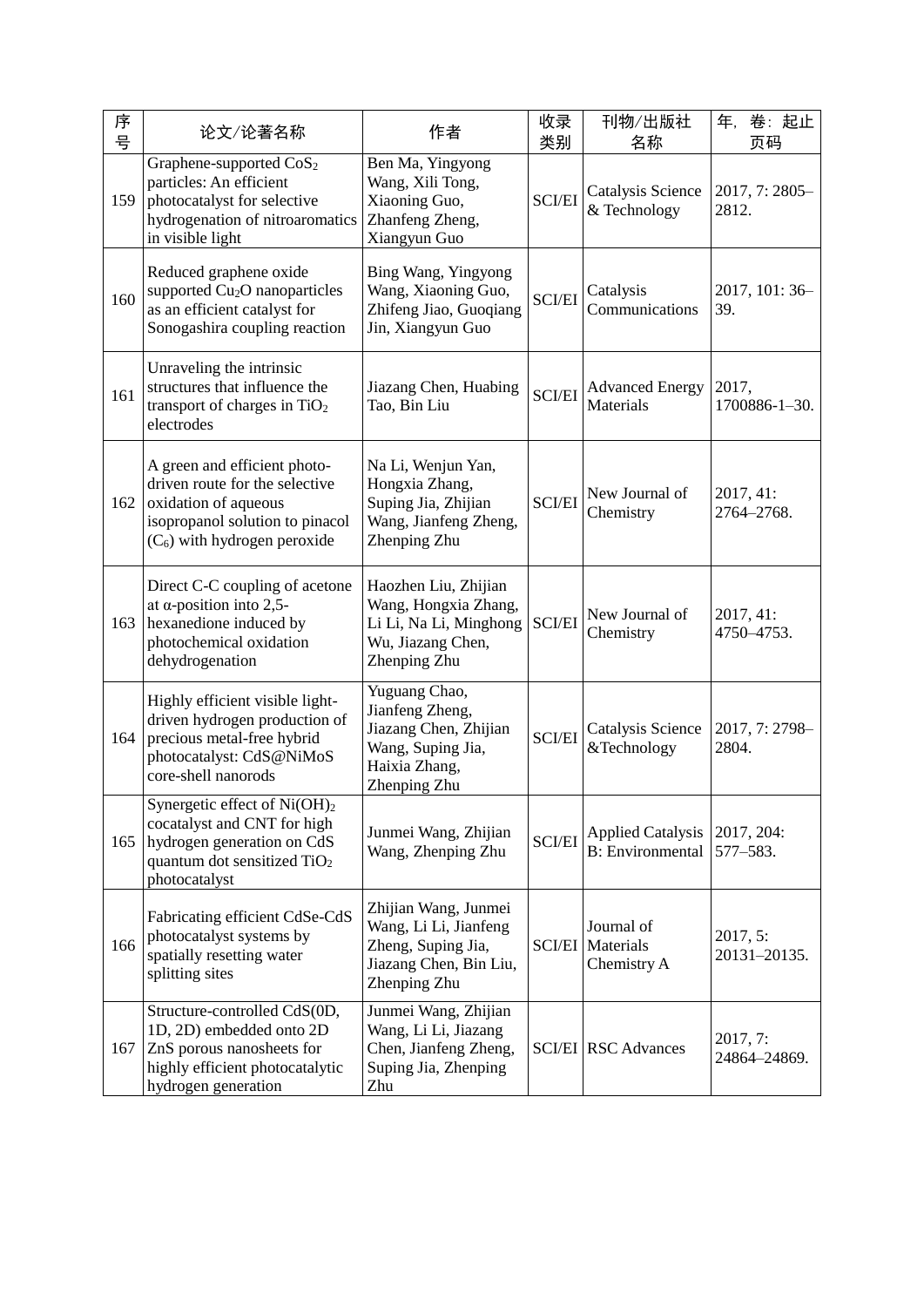| 序<br>号 | 论文/论著名称                                                                                                                                                                                                                               | 作者                                                                                                                                                                                                                                        | 收录<br>类别      | 刊物/出版社<br>名称                                     | 年,<br>卷:起止<br>页码             |
|--------|---------------------------------------------------------------------------------------------------------------------------------------------------------------------------------------------------------------------------------------|-------------------------------------------------------------------------------------------------------------------------------------------------------------------------------------------------------------------------------------------|---------------|--------------------------------------------------|------------------------------|
| 168    | Alumina-supported CoFe alloy<br>catalysts derived from layered-<br>double-hydroxide nanosheets<br>for efficient photothermal CO <sub>2</sub><br>hydrogenation to hydrocarbons                                                         | Guangbo Chen, Rui<br>Gao, Yufei Zhao,<br>Zhenhua Li, Geoffrey I.<br>N. Waterhouse, Run<br>Shi, Jiaqing Zhao,<br>Mengtao Zhang, Lu<br>Shang, Guiyang Sheng,<br>Xiangping Zhang,<br>Xiaodong Wen, Lizhu<br>Wu, Chenho Tung,<br>Tierui Zhang | <b>SCI/EI</b> | Advanced<br>Materials                            | 2017,<br>$1704663 - 1 - 8$ . |
| 169    | CO dissociation mechanism on<br>Pd-doped Fe(100): Comparison<br>with $Cu/Fe(100)$                                                                                                                                                     | Wei Wang, Ye Wang,<br>Guichang Wang                                                                                                                                                                                                       | <b>SCI/EI</b> | Journal of<br>Physical<br>Chemistry C            | 2017, 121:<br>6820-6834.     |
| 170    | Differentiation of the C-O and<br>C-C bond scission mechanisms<br>of 1-hexadecanol on Pt(111)<br>and Ru(0001): A first principles<br>analysis                                                                                         | Mengru Lia, Guichang<br>Wang                                                                                                                                                                                                              | <b>SCI/EI</b> | Catalysis Science<br>& Technology                | 2017, 7: 743-<br>760.        |
| 171    | Periodic density functional<br>theory analysis of direct<br>methane conversion into<br>ethylene and aromatic<br>hydrocarbons catalyzed by<br>Mo <sub>4</sub> C <sub>2</sub> /ZSM-5                                                    | Feng Yin, Mengru Li,<br>Guichang Wang                                                                                                                                                                                                     | <b>SCI/EI</b> | Physical<br>Chemistry<br><b>Chemical Physics</b> | 2017, 19:<br>22243-22255.    |
| 172    | Facile synthesis of ECNU-20<br>(IWR) hollow sphere zeolite<br>composed of aggregated<br>nanosheets                                                                                                                                    | Lin Zhang, Yunlei<br>Chen, Jingang Jiang,<br>Le Xu, Wenping Guo,<br>Hao Xu, Xiaodong<br>Wen, Peng Wu                                                                                                                                      | <b>SCI/EI</b> | Dalton<br>Transactions                           | 2017, 46:<br>15641-15645.    |
| 173    | Predicting the structural and<br>electronic properties of<br>transition metal monoxides<br>from bulk to surface<br>morphology                                                                                                         | JinJia Liu, Yu Meng,<br>Pengju Ren, Bao<br>Zhaorigetu, Wenping<br>Guo, Dongbo Cao,<br>Yongwang Li, Haijun<br>Jiao, Zizhong Liu,<br>MeilinJia, Yong Yang,<br>Aiju Xu, Xiaodong<br>Wen                                                      | <b>SCI/EI</b> | Catalysis Today                                  | 2017, 282: 96-<br>104.       |
| 174    | Application of the dimensional<br>reduction formalism to Pb <sub>9</sub> .<br>$_{x}Ba_{x}[Li_{2}(P_{2}O_{7})_{2}(P_{4}O_{13})_{2}]$ (x=0,<br>$2, 6, 7$ : A series of phosphates<br>with two types of isolated<br>polyphosphate groups | Xiangyu Zhang,<br>Hongping Wu, Qiong<br>Liu, Xiaoyu Dong,<br>Yunlei Chen, Zhihua<br>Yang, XiaodongWen,<br>Shilie Pan                                                                                                                      | <b>SCI/EI</b> | Dalton<br>Transactions                           | 2017, 46(14):<br>4678-4684.  |
| 175    | About copper promotion in CH <sub>4</sub><br>formation from CO<br>hydrogenation on Fe(100): A<br>density functional theory study                                                                                                      | Xinxin Tian, Tao Wang,<br>Yong Yang, Yongwang<br>Li, Jianguo Wang,<br>Haijun Jiao                                                                                                                                                         | <b>SCI/EI</b> | <b>Applied Catalysis</b><br>A: General           | 2017, 530: 83-<br>92.        |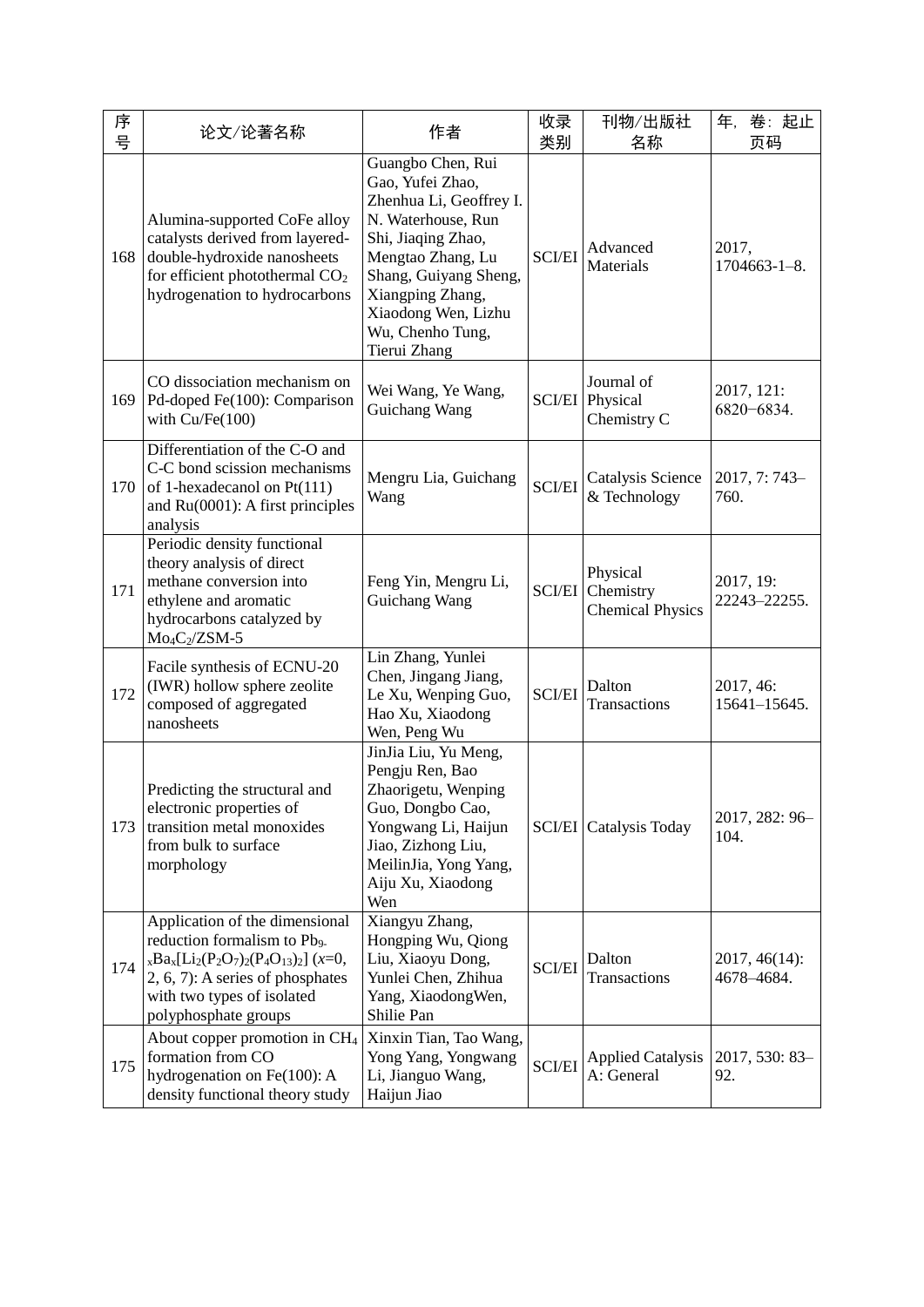| 序<br>号 | 论文/论著名称                                                                                                                                                                                                        | 作者                                                                                                                                                                                                                    | 收录<br>类别      | 刊物/出版社<br>名称                                         | 卷:起止<br>年,<br>页码              |
|--------|----------------------------------------------------------------------------------------------------------------------------------------------------------------------------------------------------------------|-----------------------------------------------------------------------------------------------------------------------------------------------------------------------------------------------------------------------|---------------|------------------------------------------------------|-------------------------------|
| 176    | Insight into the structure and<br>energy of $Mo_{27}S_xO_y$ clusters                                                                                                                                           | Xingchen Liu, Dongbo<br>Cao, Tao Yang, Hao Li,<br>Hui Ge, Manuel<br>Ramos, Qing Peng,<br>Albert K. Dearden, Zhi<br>Cao, Yong Yang,<br>Yongwang Li,<br>Xiaodong Wen                                                    |               | <b>SCI/EI</b> RSC Advances                           | $2017, 7(16)$ :<br>9513-9520. |
| 177    | Potassium promotion on CO<br>hydrogenation on the $\chi$ -<br>$Fe5C2(111)$ surface with carbon<br>vacancy                                                                                                      | Shu Zhao, Xingwu Liu,<br>Chunfang Huo,<br>Yongwang Li, Jianguo<br>Wang, Haijun Jiao                                                                                                                                   | <b>SCI/EI</b> | <b>Applied Catalysis</b><br>A: General               | 2017, 534: 22-<br>29.         |
| 178    | Reaction of CO, $H_2O$ , $H_2$ and<br>$CO2$ on the clean as well as $O$ ,<br>OH and H precovered Fe(100)<br>and $Fe(111)$ surfaces                                                                             | Shaoli Liu, Yongwang<br>Li, Jianguo Wang,<br>Haijun Jiao                                                                                                                                                              | <b>SCI/EI</b> | Catalysis Science<br>& Technology                    | $2017, 7(2)$ :<br>427-440.    |
| 179    | Low-temperature hydrogen<br>production from water and<br>methanol using $Pt/\alpha$ -MoC<br>catalysts                                                                                                          | Lili Lin, Wu Zhou, Rui<br>Gao, Siyu Yao, Xiao<br>Zhang, Wenqian Xu,<br>Shijian Zheng, Zheng<br>Jiang, Qiaolin Yu,<br>Yongwang Li, Chuan<br>Shi, Xiaodong Wen,<br>Ding Ma                                              |               | <b>SCI/EI</b> Nature                                 | 2017, 544: 80-<br>83.         |
| 180    | Controllable deposition of Pt<br>nanoparticles into a KL zeolite<br>by atomic layer deposition for<br>highly efficient reforming of n-<br>heptane to aromatics                                                 | Dan Xu, Baoshan Wu,<br>Pengju Ren, Shuyuan<br>Wang, Chunfang Huo,<br>Bin Zhang, Wenping<br>Guo, Lihua Huang,<br>Xiaodong Wen, Yong<br>Qin, Yong Yang,<br>Yongwang Li                                                  | <b>SCI/EI</b> | Catalysis Science<br>& Technology                    | $2017, 7(6)$ :<br>1342-1350.  |
| 181    | High-indexed Pt <sub>3</sub> Ni alloy<br>tetrahexahedral nanoframes<br>evolved through preferential<br>CO etching                                                                                              | Chenyu Wang, Lihua<br>Zhang, Hongzhou<br>Yang, Jinfong Pan,<br>Jingyue Liu, Charles<br>Dotse, Yiliang Luan,<br>Rui Gao, Cuikun Lin,<br>Jun Zhang, James P.<br>Kilcrease, Xiaodong<br>Wen, Shouzhong Zou,<br>Jiye Fang |               | <b>SCI/EI</b> Nano Letters                           | $2017, 17(4)$ :<br>2204-2210. |
| 182    | The role of water on the<br>selective decarbonylation of 5-<br>hydroxymethylfurfural over<br>Pd/Al <sub>2</sub> O <sub>3</sub> catalyst: Experimental<br>and DFT studies                                       | Qingwei Meng,<br>Dongbo Cao, Guoyan<br>Zhao, Chengwu Qiua,<br>Xingchen Liu,<br>Xiaodong Wen, Yulei<br>Zhu, Yongwang Li                                                                                                | <b>SCI/EI</b> | <b>Applied Catalysis</b><br><b>B</b> : Environmental | 2017, 212: 15-<br>22.         |
| 183    | Efficient decarbonylation of 5-<br>hydroxymethylfurfural over an<br>Pd/Al <sub>2</sub> O <sub>3</sub> catalyst: Preparation<br>via electrostatic attraction<br>between Pd(II) complex and<br>anionic $Al_2O_3$ | Qingwei Meng,<br>Chengwu Qiu,<br>Hongyan Zheng,<br>Xianqing Li, Yulei Zhu,<br>Yongwang Li                                                                                                                             | <b>SCI/EI</b> | Molecular<br>Catalysis                               | 2017, 433:<br>$111 - 121.$    |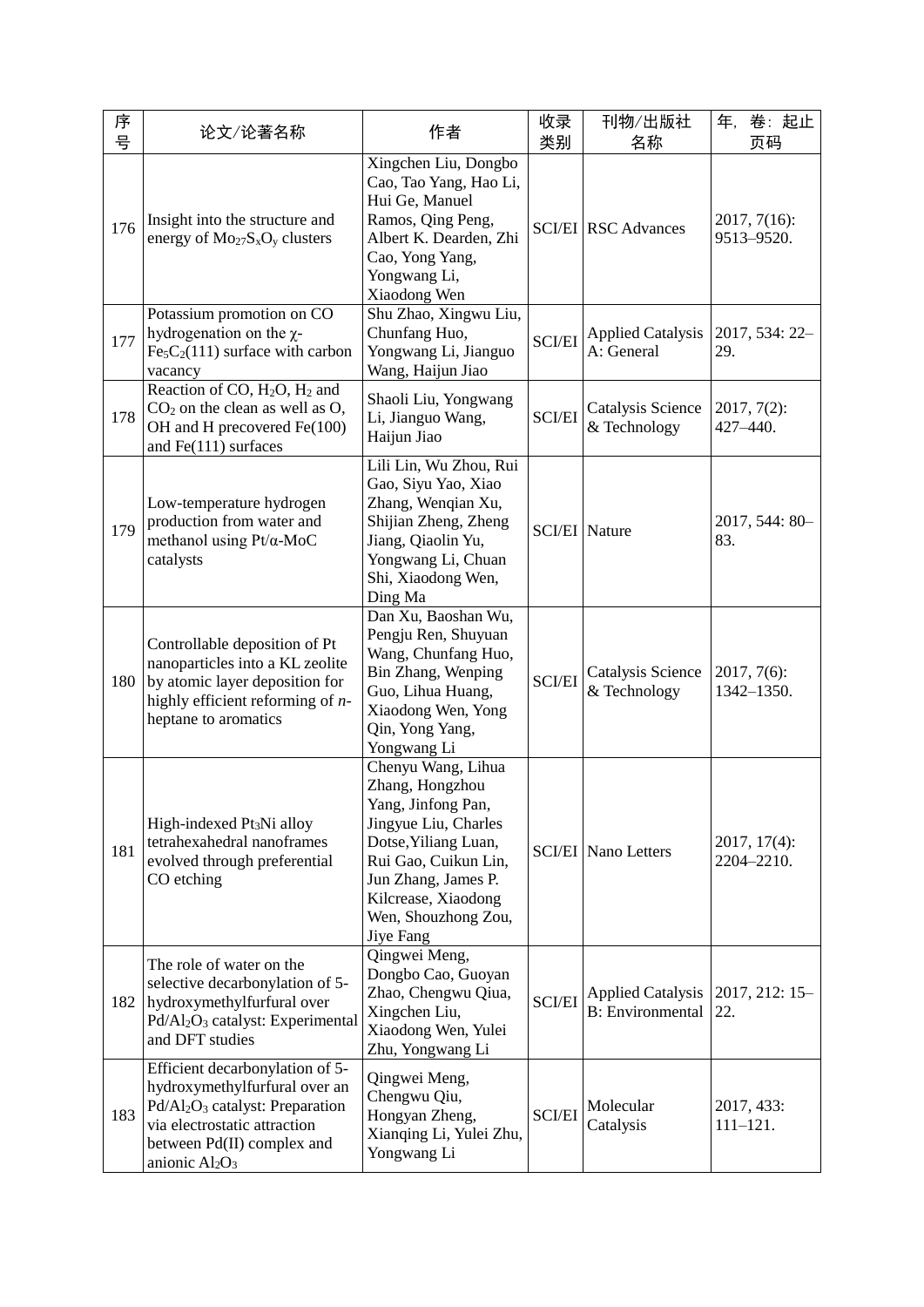| 序<br>号 | 论文/论著名称                                                                                                                                | 作者                                                                                                                                                                                                           | 收录<br>类别      | 刊物/出版社<br>名称                                              | 卷:起止<br>年,<br>页码              |
|--------|----------------------------------------------------------------------------------------------------------------------------------------|--------------------------------------------------------------------------------------------------------------------------------------------------------------------------------------------------------------|---------------|-----------------------------------------------------------|-------------------------------|
| 184    | Promoting effect of boron oxide<br>on Ag/SiO <sub>2</sub> catalyst for the<br>hydrogenation of dimethyl<br>oxalate to methyl glycolate | Hongmei Chen,<br>Jingjing Tan, Jinglei<br>Cui, Xiaohai Yang,<br>Hongyan Zheng, Yulei<br>Zhu, Yongwang Li                                                                                                     | <b>SCI/EI</b> | Molecular<br>Catalysis                                    | 2017, 433:<br>346-353.        |
| 185    | Ratio-controlled synthesis of<br>phyllosilicate-like materials as<br>precursors for highly efficient<br>catalysis of the formyl group  | Fang Dong, Yulei Zhu,<br>Haijun Zhao, Zhicheng<br>Tang                                                                                                                                                       | <b>SCI/EI</b> | Catalysis Science<br>& Technology                         | 2017, 7(9):<br>1880-1891.     |
| 186    | In Situ XRD study on<br>promotional effect of potassium<br>on carburization of spray-dried<br>precipitated $Fe2O3$ catalysts           | Liwei Niu, Xingwu<br>Liu, Xi Liu, Zhengang<br>Lv, Chenghua Zhang,<br>Xiaodong Wen, Yong<br>Yang, Yongwang Li,<br>Jian Xu                                                                                     |               | <b>SCI/EI</b> ChemCatChem                                 | $2017, 9(9)$ :<br>1691-1700.  |
| 187    | Adsorption and dissociation of<br>H <sub>2</sub> O and CO <sub>2</sub> on the clean and<br>$O$ -pre-covered Ru(0001)<br>surface        | Peng Zhao, Yurong He,<br>Shaoli Liu, Dongbo<br>Cao, Xiaodong Wen,<br>Hongwei Xiang,<br>Yongwang Li, Haijun<br>Jiao                                                                                           | <b>SCI/EI</b> | <b>Applied Catalysis</b><br>A: General                    | 2017, 540: 31-<br>36.         |
| 188    | Synthesis, structure and<br>photocatalytic activity of<br>layered LaOInS <sub>2</sub>                                                  | Akira Miura, Takayoshi<br>Oshima, Kazuhiko<br>Maeda, Yoshikazu<br>Mizuguchi, Chikako<br>Moriyoshi, Yoshihiro<br>Kuroiwa, Yu Meng,<br>Xiaodong Wen,<br>Masanori Nagao,<br>Mikio Higuchi,<br>Kiyoharu Tadanaga |               | Journal of<br><b>SCI/EI</b> Materials<br>Chemistry A      | 2017, 5(27):<br>14270-14277.  |
| 189    | Alkalis in iron-based Fischer-<br>Tropsch synthesis catalysts:<br>Distribution, migration and<br>promotion                             | Jifan Li, Xiaofan<br>Cheng, Chenghua<br>Zhang, Jue Wang,<br>Wensheng Dong, Yong<br>Yang, Yongwang Li                                                                                                         | <b>SCI/EI</b> | Journal of<br>Chemical<br>Technology and<br>Biotechnology | $2017, 92(6)$ :<br>1472-1480. |
| 190    | Facile synthesis of self-<br>assembled ultrathin $\alpha$ -FeOOH<br>nanorod/graphene oxide<br>composites for supercapacitors           | Yuxue Wei, Ruimin<br>Ding, Chenghua<br>Zhang, Baoliang Lv, Yi<br>Wang, Chengmeng<br>Chen, Xiaoping Wang,<br>Jian Xu, Yong Yang,<br>Yongwang Li                                                               | <b>SCI/EI</b> | Journal of Colloid<br>and Interface<br>Science            | 2017, 504:<br>593-602.        |
| 191    | Efficient synthesis of furfuryl<br>alcohol and 2-methylfuran from<br>furfural over mineral-derived<br>Cu/ZnO catalysts                 | Xiaohai Yang, Xiaomin<br>Xiang, Hongmei Chen,<br>Hongyan Zheng,<br>Yongwang Li, Yulei<br>Zhu                                                                                                                 |               | SCI/EI ChemCatChem                                        | $2017, 9(15)$ :<br>3023-3030. |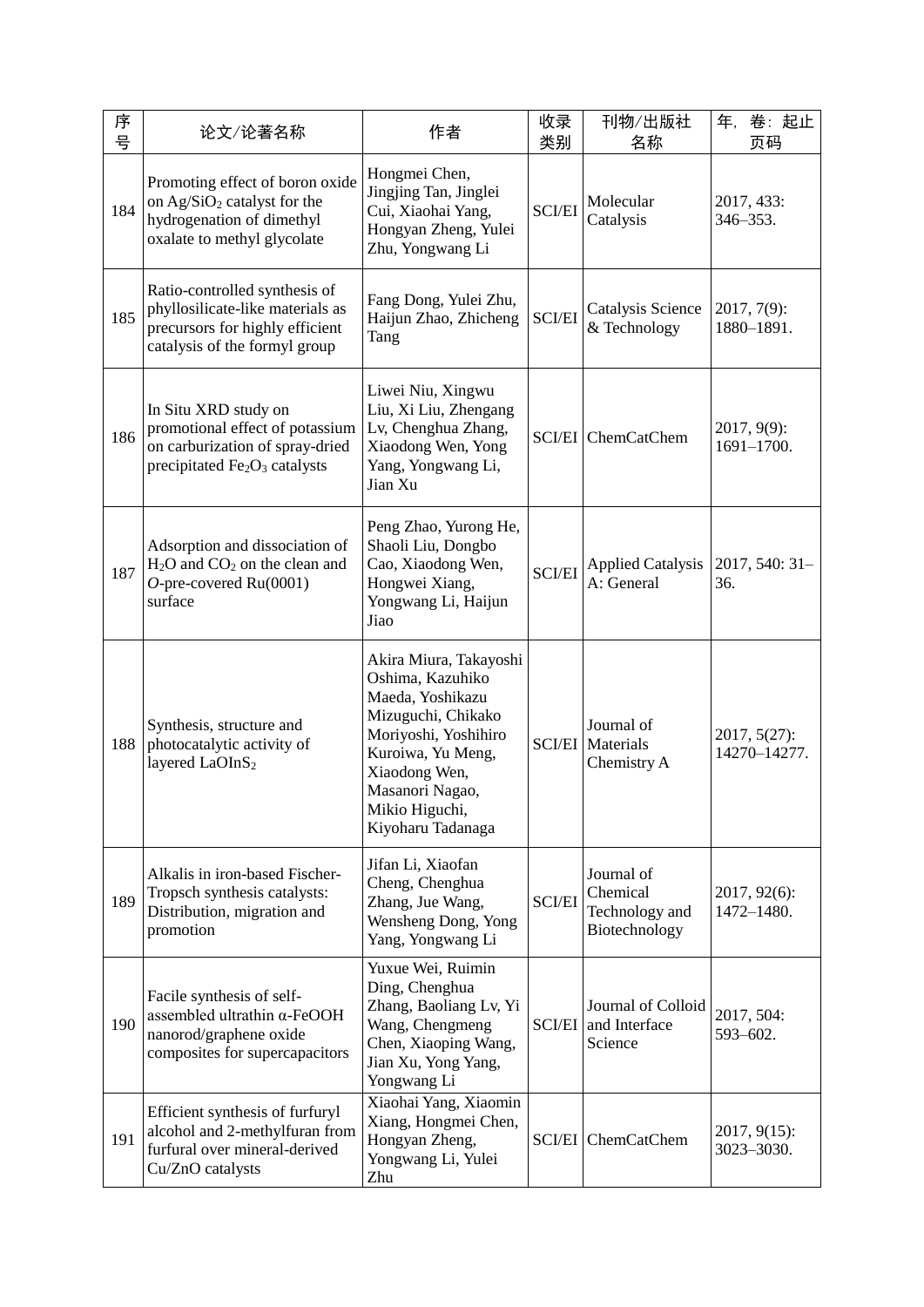| 序<br>号 | 论文/论著名称                                                                                                                                              | 作者                                                                                                                                                                                                                                                                                             | 收录<br>类别      | 刊物/出版社<br>名称                | 卷:起止<br>年,<br>页码                     |
|--------|------------------------------------------------------------------------------------------------------------------------------------------------------|------------------------------------------------------------------------------------------------------------------------------------------------------------------------------------------------------------------------------------------------------------------------------------------------|---------------|-----------------------------|--------------------------------------|
| 192    | Atomic-layered Au clusters on<br>α-MoC as catalysts for the low-<br>temperature water-gas shift<br>reaction                                          | Siyu Yao, Xiao Zhang,<br>Wu Zhou, Rui Gao,<br>Wenqian Xu, Yifan Ye,<br>Lili Lin, Xiaodong<br>Wen, Ping Liu,<br>Bingbing Chen, Ethan<br>Crumlin, Jinghua Guo,<br>Zhijun Zuo, Weizhen<br>Li, Jinglin Xie, Li Lu,<br>Christopher J. Kiely,<br>Lin Gu, Chuan Shi,<br>José A. Rodriguez,<br>Ding Ma |               | <b>SCI/EI</b> Science       | 2017,<br>357(6349):<br>389-393.      |
| 193    | Promotion of the inactive iron<br>sulfide to an efficient<br>hydrodesulfurization catalyst                                                           | Hao Li, Jinjia Liu,<br>Jiancong Li, Yongfeng<br>Hu, Wennian Wang,<br>Delin Yuan, Yandan<br>Wang, Tao Yang, Lei<br>Li, Houxiang Sun,<br>Shenyong Ren,<br>Xiaochun Zhu, Qiaoxia<br>Guo, Xiaodong Wen,<br>Yongwang Li, Baojian<br>Shen                                                            |               | <b>SCI/EI</b> ACS Catalysis | $2017, 7(7)$ :<br>4805-4816.         |
| 194    | Covalent-bonding to irreducible<br>$SiO2$ leads to high-loading and<br>atomically dispersed metal<br>catalysts                                       | Yifeng Zhu, Xiao<br>Kong, Junqing Yin, Rui<br>You, Bin Zhang,<br>Hongyan Zheng,<br>Xiaodong Wen, Yulei<br>Zhu, Yongwang Li                                                                                                                                                                     | <b>SCI/EI</b> | Journal of<br>Catalysis     | 2017, 353:<br>315-324.               |
| 195    | Construction of synergistic<br>$Fe5C2/Co heterostructured$<br>nanoparticles as an enhanced<br>low temperature Fischer-<br>Tropsch synthesis catalyst | Ce Yang, Bo Zhao, Rui<br>Gao, Siyu Yao, Peng<br>Zhai, Siwei Li, Jing Yu,<br>Yanglong Hou, Ding<br>Ma                                                                                                                                                                                           |               | <b>SCI/EI</b> ACS Catalysis | $2017, 7(9)$ :<br>5661-5667.         |
| 196    | Formation of radicals in coal<br>pyrolysis examined by electron<br>spin resonance                                                                    | Tong Chang, Qiang<br>Guo, Haigang Hao,<br>BaoshanWu, Yong<br>Yang                                                                                                                                                                                                                              |               | <b>SCI/EI</b> AIP Advances  | $2017, 7(9)$ :<br>$095303 - 1 - 10.$ |
| 197    | The origin of Mo promotion<br>during H <sub>2</sub> pretreatment on an Fe<br>catalyst for Fischer-Tropsch<br>synthesis                               | Liping Li, Caixia Hu,<br>Wen Liu, Peng Fei,<br>Xiaojing Cui,<br>Yongwang Li, Jian Xu                                                                                                                                                                                                           |               | <b>SCI/EI</b> RSC Advances  | $2017, 7(70)$ :<br>44474-44481.      |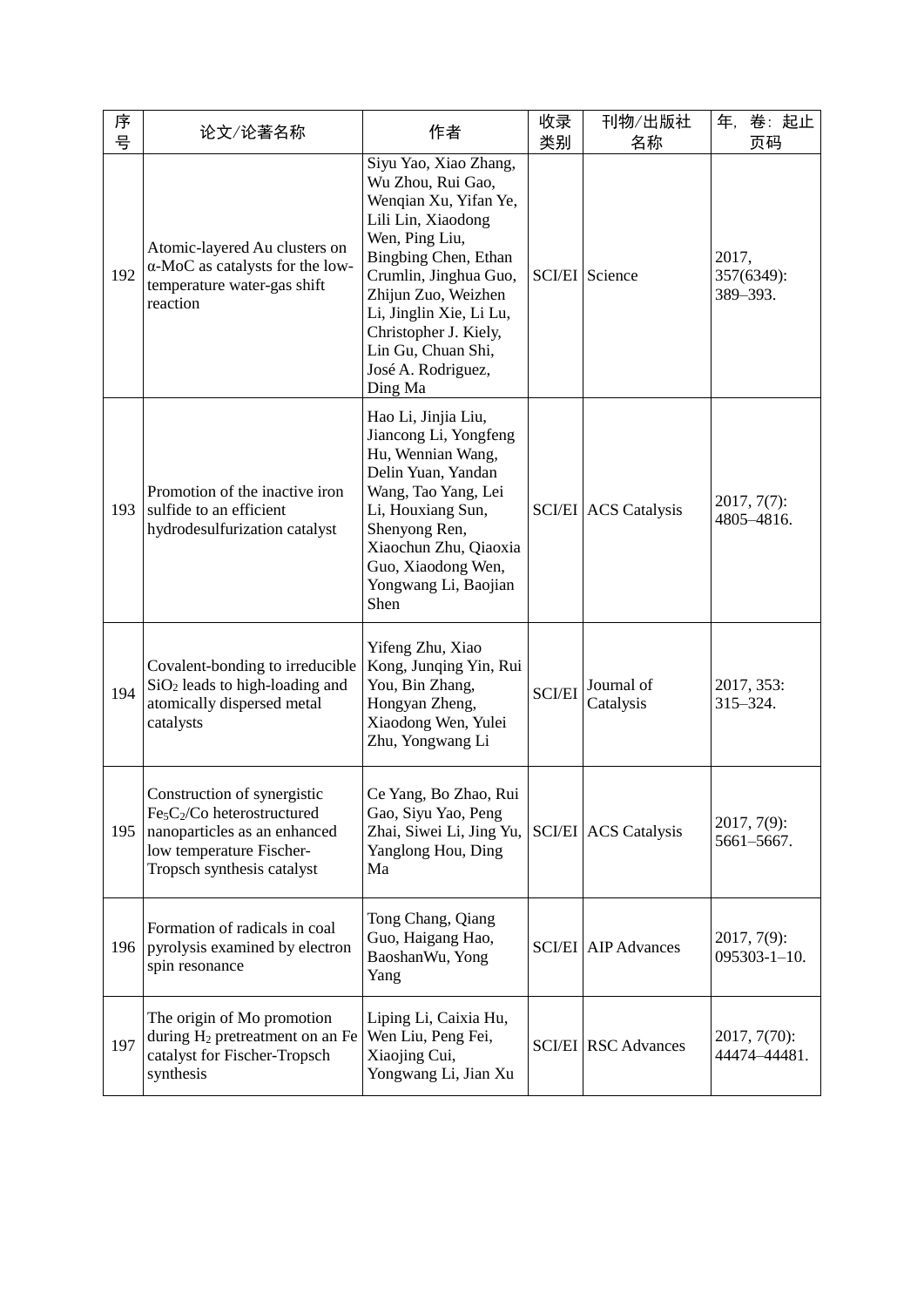| 序<br>号 | 论文/论著名称                                                                                                                                                                           | 作者                                                                                                                                                                                                                            | 收录<br>类别      | 刊物/出版社<br>名称                                         | 年,<br>卷:起止<br>页码               |
|--------|-----------------------------------------------------------------------------------------------------------------------------------------------------------------------------------|-------------------------------------------------------------------------------------------------------------------------------------------------------------------------------------------------------------------------------|---------------|------------------------------------------------------|--------------------------------|
| 198    | Effects of experimental<br>operations on the Fischer-<br>Tropsch product distribution                                                                                             | Ruyi Yang, Liping<br>Zhou, Junhu Gao, Xu<br>Hao, Baoshan Wu,<br>Yong Yang, Yongwang<br>Li                                                                                                                                     |               | <b>SCI/EI</b> Catalysis Today                        | 2017, 298: 77-<br>88.          |
| 199    | Iron carbides in Fischer-<br>Tropsch synthesis: Theoretical<br>and experimental understanding<br>in epsilon-iron carbide phase<br>assignment                                      | Xingwu Liu, Zhi Cao,<br>Shu Zhao, Rui Gao, Yu<br>Meng, Jianxin Zhu,<br>Cameron Rogers,<br>Chunfang Huo, Yong<br>Yang, Yongwang Li,<br>Xiaodong Wen                                                                            |               | Journal of<br><b>SCI/EI</b> Physical<br>Chemistry C  | 2017, 121(39):<br>21390-21396. |
| 200    | Photocatalytic C-C bond<br>cleavage in ethylene glycol on<br>TiO <sub>2</sub> : A molecular level picture<br>and the effect of metal<br>nanoparticles                             | Xianchi Jin, Chao Li,<br>Chenbiao Xu, Dawei<br>Guan, Ajin<br>Cheruvathur, Yi Wang,<br>Jian Xu, Dong Wei,<br>Hongwei Xiang, J.W.<br>(Hans)<br>Niemantsverdriet,<br>Yongwang Li, Qing<br>Guo, Zhibo Ma, Ren<br>Su, Xueming Yang | <b>SCI/EI</b> | Journal of<br>Catalysis                              | 2017, 354: 37-<br>45.          |
| 201    | Facile large-scale synthesis of<br>nanoscale fayalite, $\alpha$ -Fe <sub>2</sub> SiO <sub>4</sub>                                                                                 | Qiang Chang,<br>Chenghua Zhang,<br>Chengwei Liu, Ke Li,<br>Yifeng Yun, Ajin V.<br>Cheruvathur, Yong<br>Yang, Yongwang Li                                                                                                      |               | ChemistrySelect                                      | 2017, 2:3356-<br>3361.         |
| 202    | Synthesis of monodisperse iron<br>oxide nanoparticles: Effect of<br>temperature, time, solvent, and<br>surfactant                                                                 | Yuxue Wei, Chenghua<br>Zhang, Qiang Chang,<br>Xianzhou Wang, Liwei<br>Niu, Jian Xu, Yong<br>Yang, Yongwang Li                                                                                                                 | <b>SCI/EI</b> | Inorganic and<br>Nano-Metal<br>Chemistry             | 2017, 47(10):<br>1375-1379.    |
| 203    | Product distribution control for<br>glucosamine condensation:<br><b>Nuclear Magnetic Resonance</b><br>(NMR) investigation<br>substantiated by density-<br>functional calculations | Lingyu Jia, Zhenzhou<br>Zhang, Yan Qiao,<br><b>Christian Marcus</b><br>Pedersen, Hui Ge,<br>Zhihong Wei,<br>Tiansheng Deng, Jun<br>Ren, Xingchen Liu,<br>Yingxiong Wang,<br>Xianglin Hou                                      | <b>SCI/EI</b> | Industrial &<br>Engineering<br>Chemistry<br>Research | 2017, 56:<br>2925-2934.        |
| 204    | Valorization of furfural residue<br>by hydrothermal carbonization:<br>Processing optimization,<br>chemical and structural<br>characterization                                     | Fen Yue, Jia Zhang,<br><b>Christian Marcus</b><br>Pedersen, Yingxiong<br>Wang, Tingting Zhao,<br>Pengfei Wang, Yequn<br>Liu, Guangren Qian,<br>Yan Qiao                                                                       |               | ChemistrySelect                                      | $2017, 2:583-$<br>590.         |